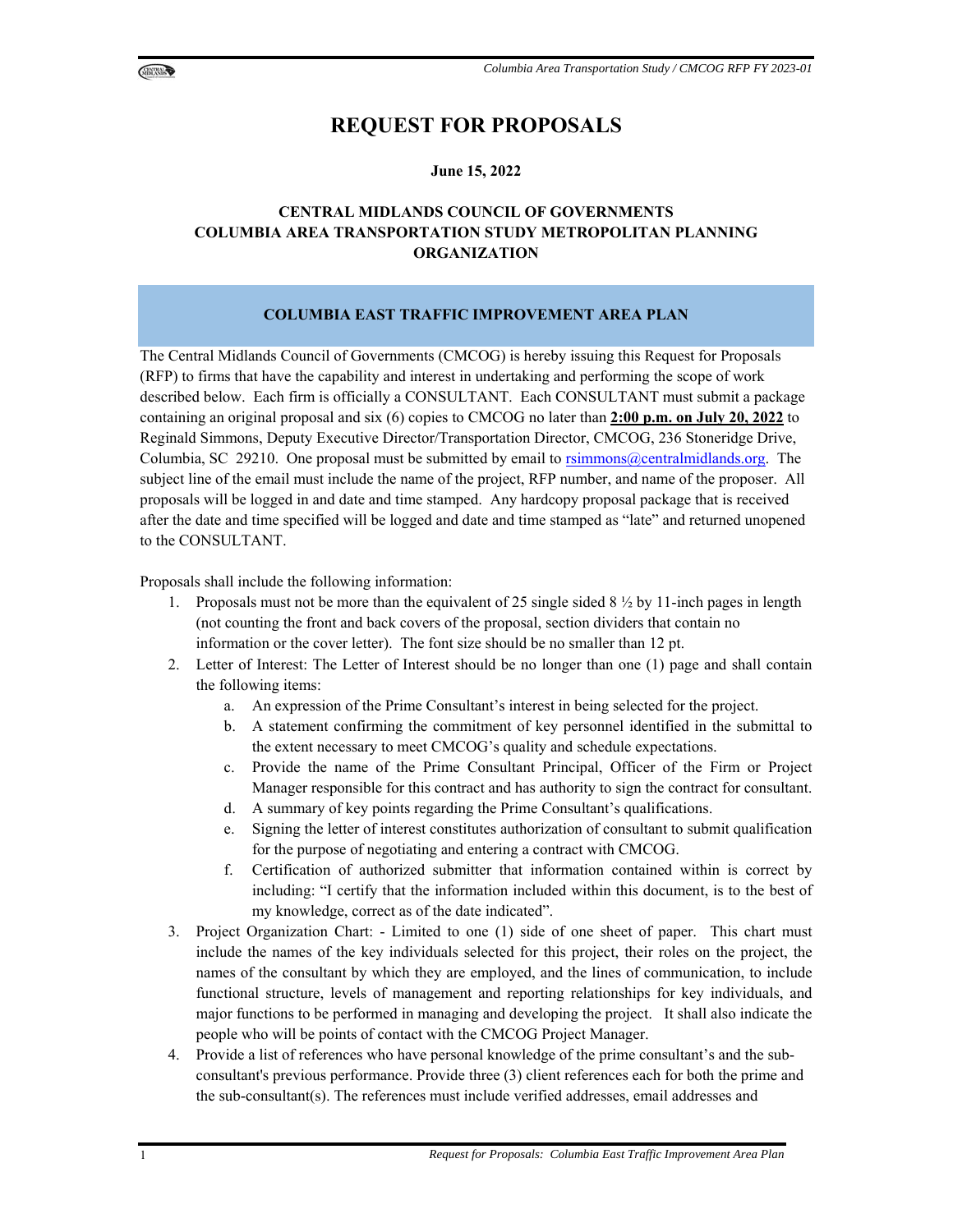

telephone numbers, contact persons, and a brief description of services that have been provided similar to those described by CMCOG for this project. References shall be shown on separate sheets (limited to one (1) single-sided sheet; one sheet for the prime and one sheet for each sub proposed).

- 5. Provide a proposed list of required tasks and milestones to address the provided scope of work.
- 6. Provide a proposed project schedule that includes the key task activities, duration, milestones and deliverables that will complete the scope of work in the shortest time frame that is responsive to the required review.
- 7. A direct response to each of the selection criteria identified below.
- 8. Standard Form 330 (SF 330) as required by the Federal Acquisitions Regulations. All parts of the SF 330 must be completed in its entirety for the prime consultant, any sub-consultants and any sub-contractors. Also, indicate if the prime consultant has previously worked with the proposed sub-consultant and give a brief example of the previous relationship(s). The Form 330s will not count against the maximum page limit and can be included in the appendices.

#### **CONSULTANT SELECTION PROCESS**

The CONSULTANT will be evaluated based on the selection process. First, there will be an evaluation of the CONSULTANT's technical proposal using the selection criteria below. The proposals will be reviewed to determine which proposals receive the highest scores. Next, the highest scoring technical proposals, which must be a minimum of three, will be invited to participate in oral interviews about their proposal. CMCOG reserves the right to interview additional firms. The selection of the CONSULTANT will be determined by the highest total technical and interview score from the evaluation process. Please be advised that if a minimum of three proposals are not received, then CMCOG will document the number of proposals received and seek guidance from SCDOT and FHWA before proceeding with this procurement process.

All proposals received shall be subject to an evaluation by the CMCOG, assisted by other technical personnel as deemed appropriate for the purpose of selecting the CONSULTANT with whom a contract will be executed. CMCOG reserves the right to reject any and all proposals in whole or in part if in the judgment of CMCOG, the best interest of all parties will be served.

The selection of the successful CONSULTANT will be made solely by CMCOG. There will be no preproposal conference conducted by CMCOG. However, the CONSULTANT may ask questions to discuss the contents of this RFP and the expectation of CMCOG related to this regional transportation planning project. **All questions or request for clarifications regarding this RFP shall be submitted no later than 12:00 p.m. Wednesday, June 29, 2022 to Reginald Simmons, Deputy Executive Director /Transportation Director, CMCOG, 236 Stoneridge Drive, Columbia, SC 29210**. Questions may be submitted in writing or by email to rsimmons@centralmidlands.org. No telephone inquiries shall be accepted. All questions submitted and their answers will be promptly placed on the CMCOG website at www.centralmidlands.org.

If in the judgment of the CMCOG, changes in the contents of the RFP are required, an addendum will be issued by CMCOG. **Any addendum that may be issued will be posted on the CMCOG website at www.centralmidlands.org by 5 p.m. on Tuesday, July 5, 2022**. The CONSULTANT will be required to provide a written letter to acknowledge their receipt of the addendum and inclusion as part their submission. This additional letter shall be one (1) page and will not subject to the page limit requirement.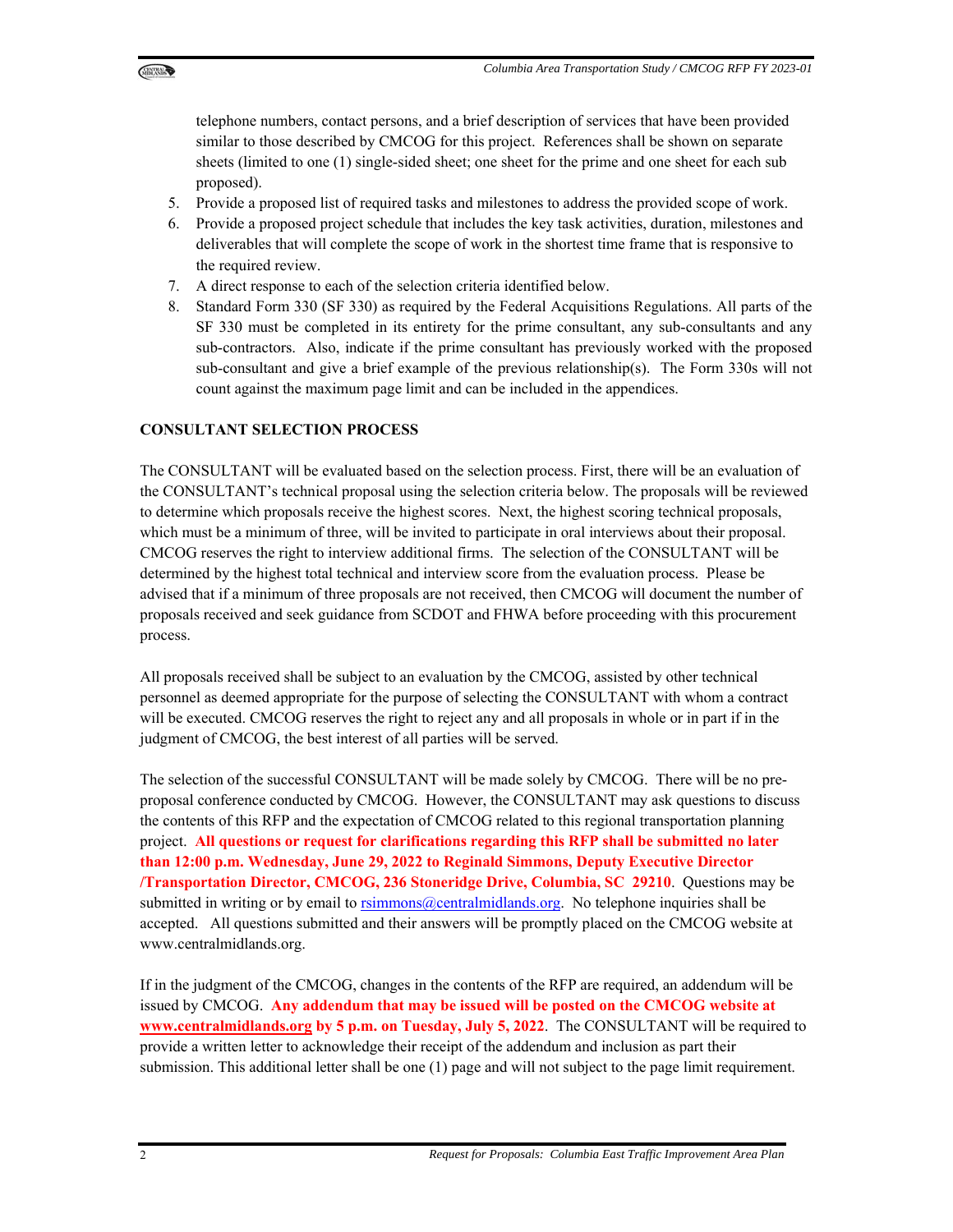

Due to potential conflict of interest, no CONSULTANT or a person representing a CONSULTANT may arrange or meet with the individual members of CMCOG to discuss any items or matters related to this RFP during the period of time between the date of the release of this RFP and the date CMCOG makes the decision selecting the successful CONSULTANT.

CMCOG shall rank each proposal against the stated criteria. CMCOG reserves the right to contact a firm to obtain written clarification of information submitted and to contact references to obtain information regarding performance reliability and integrity.

The criteria and the percentage of their importance in making the selection are:

## **STEP ONE**

#### *Method of approach: 20 Percent*

This refers to the technical soundness of the CONSULTANT's stated approach to the project, the comprehensiveness of the proposed approach, and the techniques to be used.

#### *Understanding the Purpose: 15 Percent*

A determination will be made of the CONSULTANT's understanding of the project purpose and goals as presented in the RFP. Evaluation will be based on the data presented in the CONSULTANT's proposal, and the approach and allocation of time on specific tasks. CONSULTANTs should feel free to suggest other requirements and problems that may have been overlooked.

#### *Capability and qualifications: 15 Percent*

The ability of a prospective CONSULTANT will be evaluated under the terms of the RFP, relative to having a staff with the qualifications needed to successfully complete the project. Qualifications of professional personnel assigned to the project, as specified in the proposal including Sub-CONSULTANTs, will be measured by both education and experience, and with particular reference to experience on similar projects. The CONSULTANT's professional and project staff that work on the project must be the same staff that is identified in the proposal.

#### *Cooperative work experience: 10 Percent*

This covers the prospective CONSULTANT's experience working as a cooperative team with other CONSULTANTs and public agencies. Qualifications of professionals assigned will be measured by past experience on past projects within a cooperative team environment. The CONSULTANT will provide specific examples of cooperative work experiences with contact references for the selection committee.

#### *Originality or innovativeness: 10 Percent*

This RFP generally outlines the key outcomes and products expected by CMCOG. A key factor in the selection of the firm is any innovative approach to the study that goes beyond the suggested Scope of Work, either in data gathering, data analysis, public participation, etc. It must be shown how this will be accomplished within the time limits.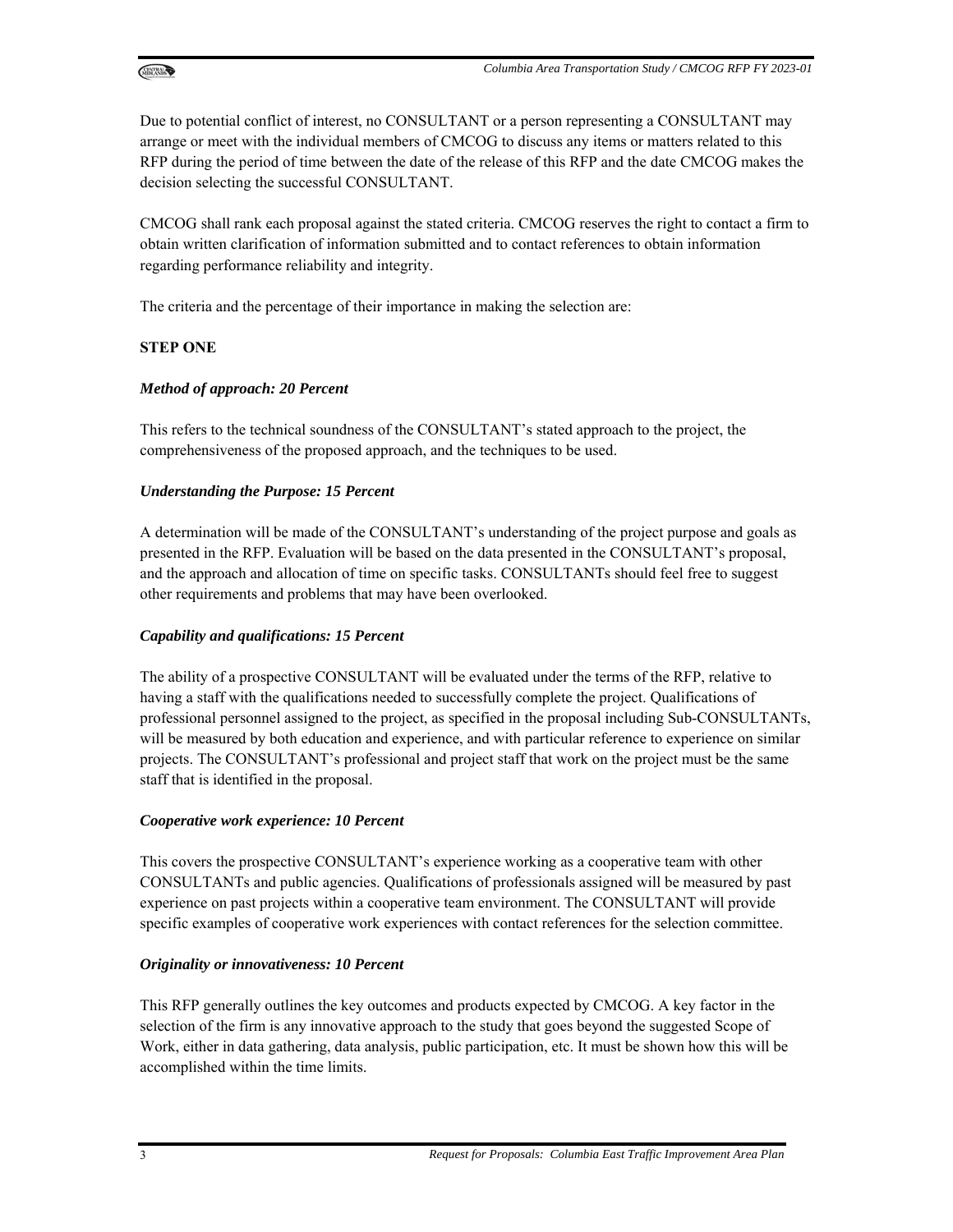

#### *Schedule: 10 Percent*

The prospective CONSULTANT will be evaluated on their ability to follow a schedule that will successfully complete the project within the required time frame. The prospective CONSULTANT is encouraged to provide a more aggressive schedule for completion.

#### **STEP TWO**

#### *ORAL PRESENTATIONS*

CONSULTANTs who submit a proposal may be requested to make an oral presentation of their proposal. The highest scoring technical proposals, which will be a minimum of three, may be invited to oral interviews. This presentation will provide an opportunity for the CONSULTANT to clarify their proposal. Notice for oral presentations will be provided by CMCOG.

#### *Interview: 20 Percent*

The prospective CONSULTANT will be evaluated on their ability to clarify their proposal to accomplish the key outcomes of this study.

| <b>STEP ONE:</b> | 80 Percent  |
|------------------|-------------|
| <b>STEP TWO:</b> | 20 Percent  |
| <i>TOTAL:</i>    | 100 Percent |

At the end of the selection process, CMCOG will list the three (3) top ranked firms. Based on the evaluations of the submitted proposals, CMCOG will select the top ranked firm and negotiations will begin immediately to finalize the scope of work, personnel, hours, hourly rates, use of sub-CONSULTANTS, and other direct costs that will be required to complete the agreement between CMCOG and the selected firm. If an agreement cannot be reached with the top ranked firm, CMCOG will formally terminate negotiations with the top ranked firm and will begin negotiations with the second ranked firm and the negotiation phase will be repeated. If an agreement cannot be reached with the second ranked firm, CMCOG will formally terminate negotiations with the second ranked firm and will begin negotiations with the third ranked firm and the negotiation phase will be repeated. If an agreement cannot be reached with the third ranked firm, CMCOG will reconsider the project for re-solicitation. CMCOG reserves the right to reject any and all proposals received, and in all cases CMCOG will be the sole judge as to whether a CONSULTANT's proposal has or has not satisfactorily met the requirements of this RFP.

#### **DISADVANTAGED BUSINESS ENTERPRISE**

It is the policy of the CMCOG to ensure nondiscrimination in the award and administration of federallyassisted contracts and to use Disadvantaged Business Enterprises (DBEs) in all types of contracting and procurement activities according to State and Federal laws. To that end the CMCOG has established a DBE program in accordance with regulations of the United States Department of Transportation found in 49 CFR Part 26. Each CONSULTANT is encouraged use certified DBEs to meet the tasks and milestones of this request.

To ensure compliance with the CMCOG DBE Program, please note that CMCOG will request a minimum participation goal of 12% for South Carolina Unified Certification Program (UCP) certified DBEs for this project. A listing of South Carolina Unified Certification Program (UCP) certified DBEs can be found on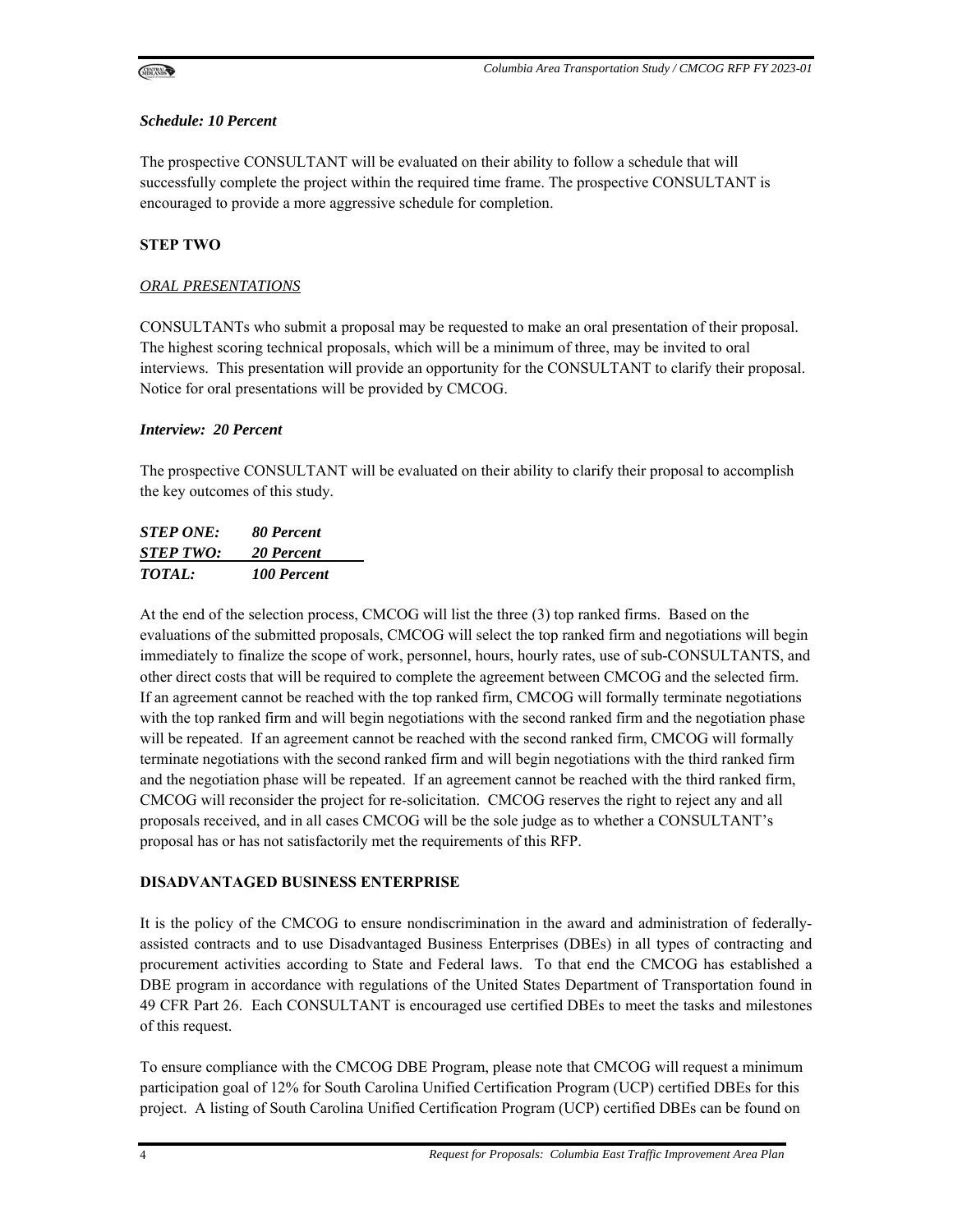

SCDOT's website at http://www.scdot.org/doing/businessDevelop\_SCUnified.aspx. Please note that the following statement should be included in the proposal to denote the level of proposed DBE participation.

"We the (CONSULTANT) ensure to the fullest extent possible that at least  $\%$  of all procurement made with funds provided under this project/plan/request will be made from organizations owned and controlled by socially and economically disadvantage individuals, women, and historically black colleges and universities."

#### **SYSTEM FOR AWARD MANAGEMENT**

System for Award Management (SAM) is a web-based, government-wide application that collects, validates, stores, and disseminates business information about the federal government's trading partners in support of the contract awards, grants, and the electronic payment processes.

Please be advised that you must be registered with the System for Award Management (SAM) in order to be considered as a candidate for this project. As well, your agency must not be disbarred from doing business with the Federal Government to be considered as a candidate for this project. Failure the register with SAM and/or being disbarred from doing business with the federal government will be considered as disqualifying factors in this procurement process. Potential proposers can register with the SAM at the following address: https://www.sam.gov/portal/SAM/##11

#### **NOTICE OF AWARD**

Notice of "Intent to Award Contracts" will be posted on the CMCOG web site. In addition, a notice will be mailed to CONSULTANTS, informing them of the success, or lack thereof, of their proposal to receive an award.

## **APPEAL POLICY**

CONSULTANTS dissatisfied with the decisions regarding contract award can appeal to CMCOG. The protest must be filed in writing by the authorized signatory official for the CONSULTANT addressed to Ben Mauldin, CMCOG Executive Director, within ten working days of the announcement of the contract awards. Announcement of our "Intent to Award Contracts" will be posted on the CMCOG web site. The ten working days to file appeals will begin on the date the "Intent to Award Contracts" is posted on the web site. All CONSULTANTS are encouraged to review CMCOG'S website (www.centralmidlands.org) daily during the RFP evaluation period. CMCOG will not consider appeals from individuals or organizations that do not have standing to appeal nor from sub-CONSULTANTS of parties with which contracts have been placed. The signature of a party on an appeal document constitutes a certification by the signer that the signer has read the document and to the best of their knowledge, information, and belief and, after reasonable inquiry, it is well grounded in fact. It must be warranted by existing law or by a good faith argument, and that it is not submitted for any improper purpose such as to harass, limit competition, or cause unnecessary delay or needless increase in the cost of the procurement or the appeal. The cost of the appeal will be borne solely by the appealing organization or individual. CMCOG will issue a written decision in accordance with its contract appeals procedures. Frivolous appeals will not be addressed by CMCOG. The decision of CMCOG is final. There will be no formal debriefing on CMCOG decisions on the appeal.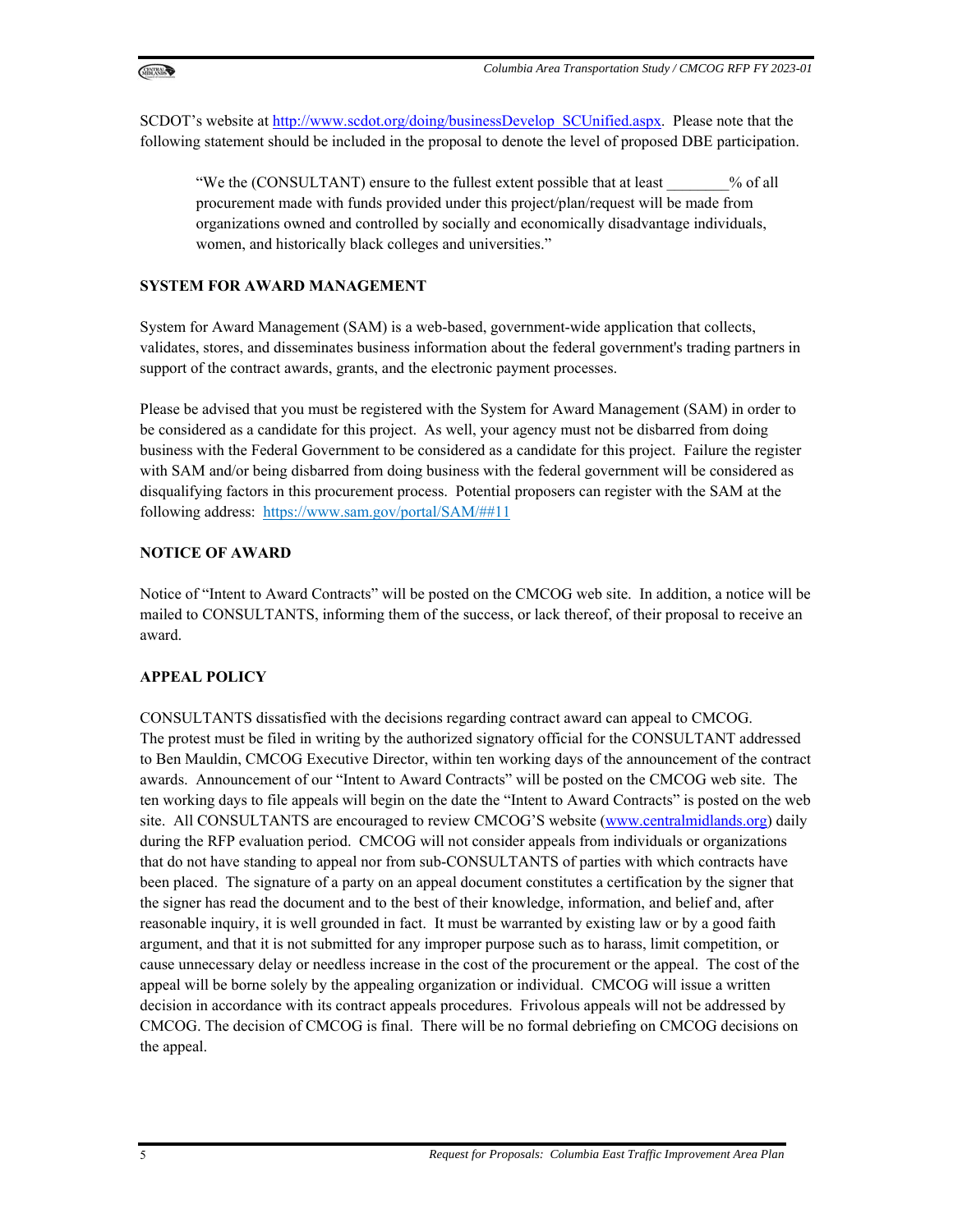

#### **INSURANCE**

The CONSULTANT shall effect and maintain insurance at its own cost and expense to protect itself and the CMCOG from claims under Workers' Compensation Acts; from claims for damages because of bodily injury including sickness, disease, or death of any of its employees or other parties; from claims for damages because of injury to or destruction of tangible property; and from claims arising out of the performance of professional services caused by errors, omissions, or negligent acts for which it is legally liable, each in the amount of \$1,000,000 or statutory amount as applicable.

#### **FUNDING**

Funding for this project will be provided through Federal, State, and local transportation/transit funding sources with the required match provided by CMCOG. Costs incurred prior to notice-to-proceed will be the responsibility of the CONSULTANT and will not be reimbursed. All travel expenses prior to notice to proceed shall be at the CONSULTANT's expense. This project will be negotiated on a lump sum contract.

#### **PROPOSED TIMEFRAME**

The proposed timeframe for this study is as follows:

| <b>Deadline to Receive Questions:</b> | June 29, 2022 at 12 p.m. |
|---------------------------------------|--------------------------|
| <b>Request for Proposals Due:</b>     | July 20, 2022 at 2 p.m.  |
| <b>Interviews:</b>                    | <b>August, 2022</b>      |
| <b>Award of Contract:</b>             | <b>August, 2022</b>      |
| <b>Completion of Contract:</b>        | <b>April, 2023</b>       |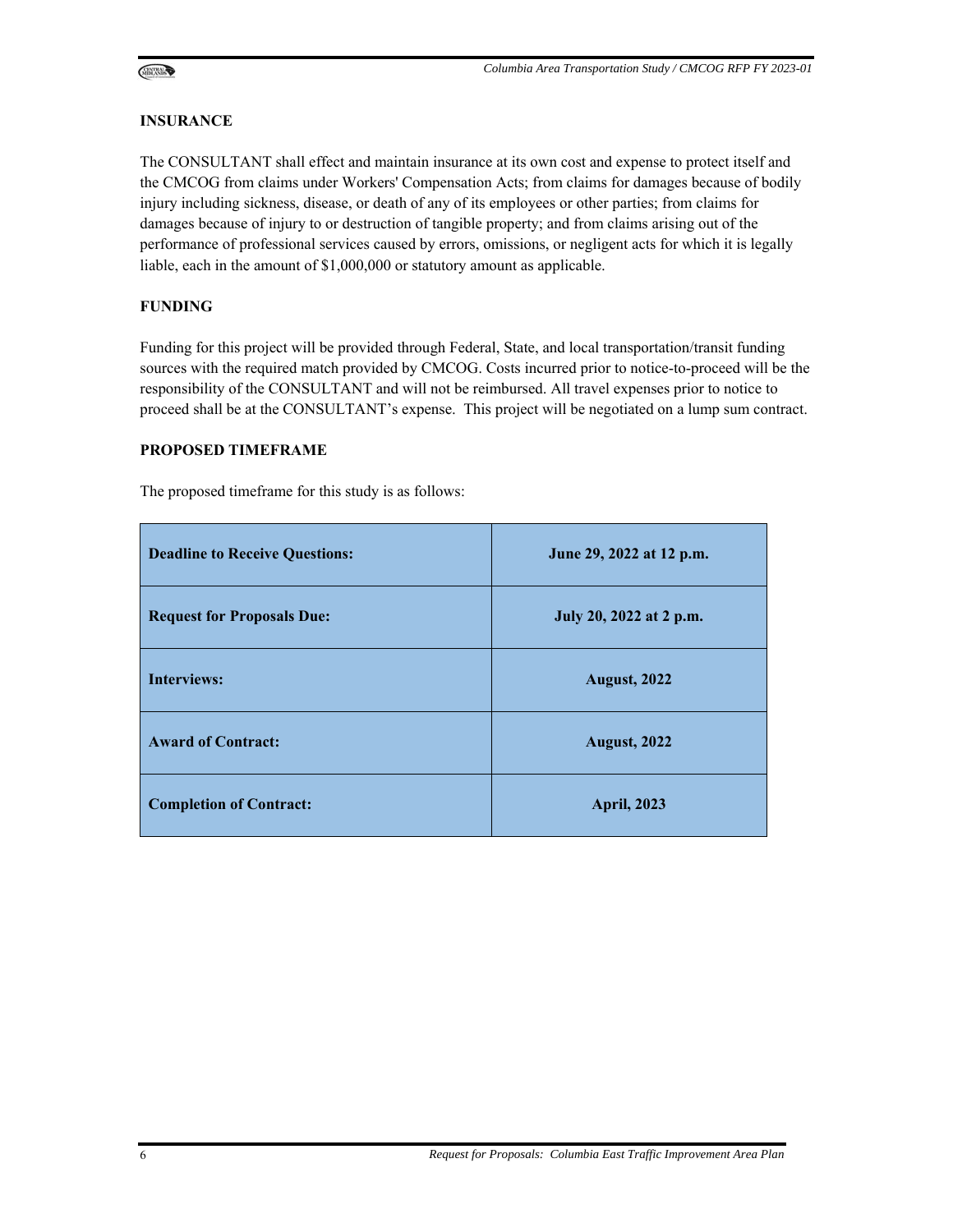

## **COLUMBIA EAST TRAFFIC IMPROVEMENT AREA PLAN**

## **Scope of Work**

#### **I. Introduction**

This proposal outlines the background and proposed scope of work to develop a comprehensive Land Use and Transportation Plan to accommodate existing and future development in the southeastern portion of the City of Columbia.

## **II. Project Overview & Study Area**

This Land Use and Transportation Plan ("Plan") will evaluate existing land uses and potential transportation alternatives to address the long-term, multi-modal transportation improvements required to accommodate a potentially significant level of development within and adjacent to the Project area. The primary goal of this Plan is to find the most cost-effective transportation solutions that will coordinate with and support planned development in the area in a compact, pedestrian-friendly, and mixed-use manner. The Plan will also provide input to the developers on site designs that will achieve the most walking, biking, and transit use. The Plan will be implemented through a number of means, including guidance to the private sector for use in development proposals, potential amendments to city ordinances, and guidance for future State and City capital planning and transportation grant applications. While the focus of the Plan is on accommodating future development potential in the area, the project study area covers a broader area to capture the full transportation implications of the development scenarios. As such, the Plan will build off the planning and development requirements of the City of Columbia.

## **III. PHASE 1: Existing Conditions and Transportation Needs Assessment**

#### *Task 1 – Project Initiation*

• Technical Working Group Meeting  $#1 -$ Kick-off Meeting: The Consultant will prepare for and attend a kick-off meeting with the Technical Working Group to review the plan's goals, schedule, and milestones. A key outcome of this meeting will be to confirm or refine the Study Area boundaries and study intersections as well as identify the specific potential development areas that will be included in the analysis.

#### *Deliverables: Meeting agenda, meeting notes*

#### *Task 2 – Existing Conditions*

- Data Collection: For scoping purposes, we have assumed that the Consultant will collect AM and PM peak hour turning movement count data at the intersections as identified by the Technical Working Group. The Consultant will assemble existing and proposed transit routes through and adjacent to the Study Area, the latest transit ridership figures for stops within and adjacent to the Study Area, and any existing bicycle and pedestrian infrastructure in the Study Area.
- Traffic Model Development: The Consultant will develop a traffic model that includes all of the primary (non-interstate) roads and study intersections as identified by the Technical Working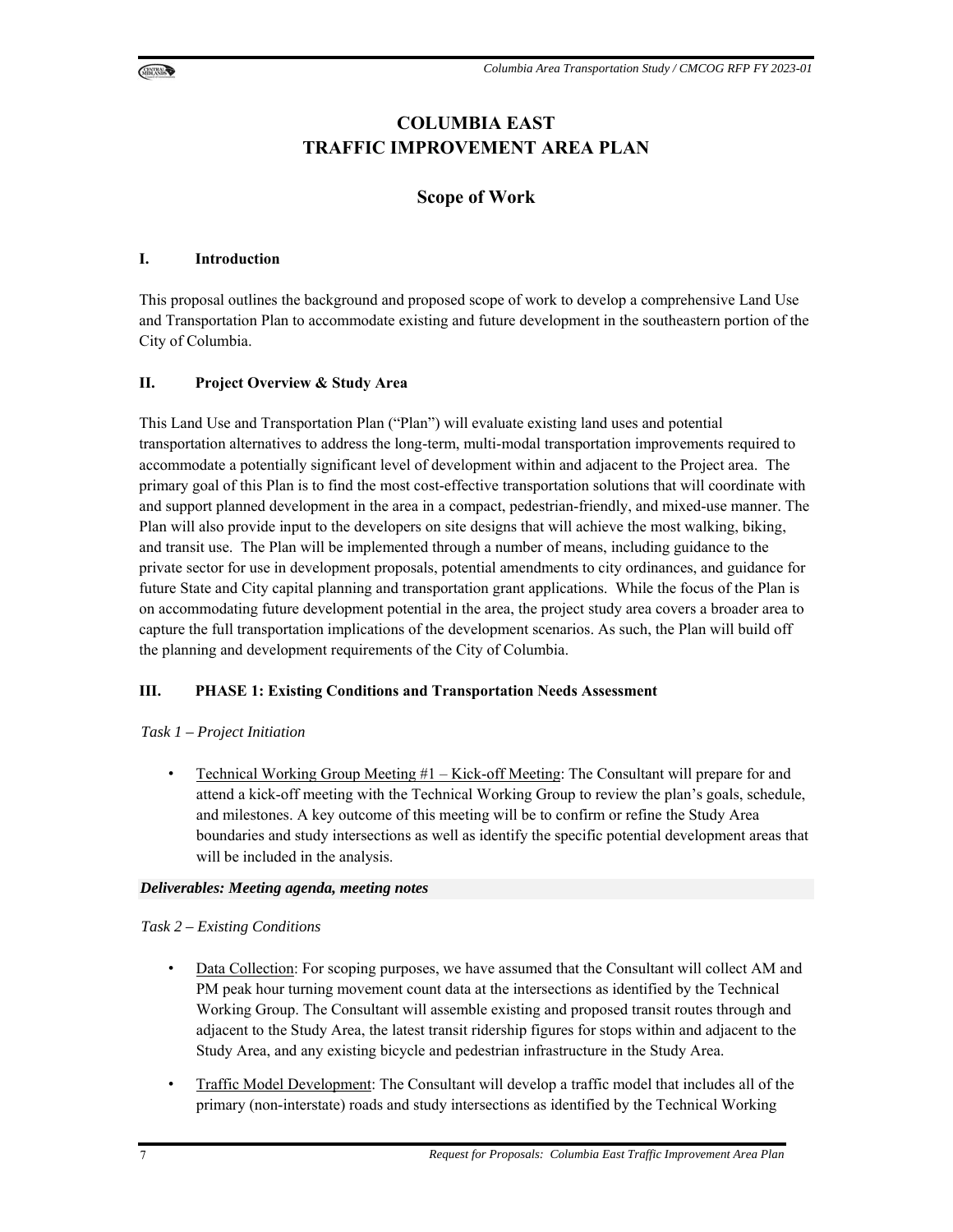

Group. Current lane configurations, geometries, and signal timings will be integrated into the model.

- Traffic Analysis: The Consultant will assemble the AM and PM peak hour turning movement counts for the identified study intersections and adjust them to current Design Hour Volume conditions. These volumes will be loaded into the traffic model to evaluate base year No Build traffic performance at the city's intersections. The Consultant will generate a technical memorandum summarizing the No Build traffic characteristics including delay, Level of Service, volume-to-capacity ratio and queue lengths. This technical memorandum will be circulated to the Technical Working Group for review and comment.
- Environmental and Cultural Resource Identification: The Consultant will review available information on Natural Resources and Historic Preservation to determine what environmental and cultural resources are known to be present within the areas that may be considered for alternatives for transportation improvements.
- Review of Existing Land Use Permits and Conditions: The Consultant will review Land Use Permits for existing or proposed developments within or immediately adjacent to the Study Area to understand the breadth of potential, proposed, or authorized future development and what assumptions, projections, and/or conditions these authorizations contain with respect to existing and future development and traffic conditions. The Land Use Permits also will be evaluated for background information regarding environmental and cultural resources within the Study Area. This task includes the development of a brief technical report summarizing the results of the preceding resource identification and review of the Land Use Permits. This report will include recommendations for outreach to stakeholders, including state and federal agencies and regulators.

*Deliverables: Technical Memorandum #1: Existing Conditions Traffic Analysis Result; Technical Memorandum #2: Natural Resources Inventory and Summary of Existing Environmental Permits and Implications for Plan Development* 

#### *Task 3 – Future Conditions – No Build*

- Development & Real Estate Advisory Group Meeting #1: The Consultant will meet with area property owners, developers, and/or real estate representatives as well as city planning staff to understand the anticipated development potential within the Study Area and categorize the development in terms of location, likelihood, timeline, density, and mix of uses. At these meetings, we will look for opportunities to identify synergies between the individual development proposals such as potential internal connector roads, bicycle/pedestrian connections between parcels, land use designs that will best support walking, biking, and transit usage.
- Future Land Use Matrix: The Consultant will develop a land use matrix and map identifying the location, density, arrangement (i.e. efficient use of land, compact, transit & pedestrian friendly) and use type for development anticipated to occur within the next 10 and 20 years both within the Project Study Area and in adjacent areas that would affect traffic within the Study Area. At this point, we envision this development scenario to include approved subdivision and commercial developments. The resulting land use matrix and associated map will be circulated to the Technical Working Group for review and input.
- Estimate Future Trip Generation: Trip generation estimates will be developed based on the future development scenarios established in the previous step up to 2045. These estimates will consider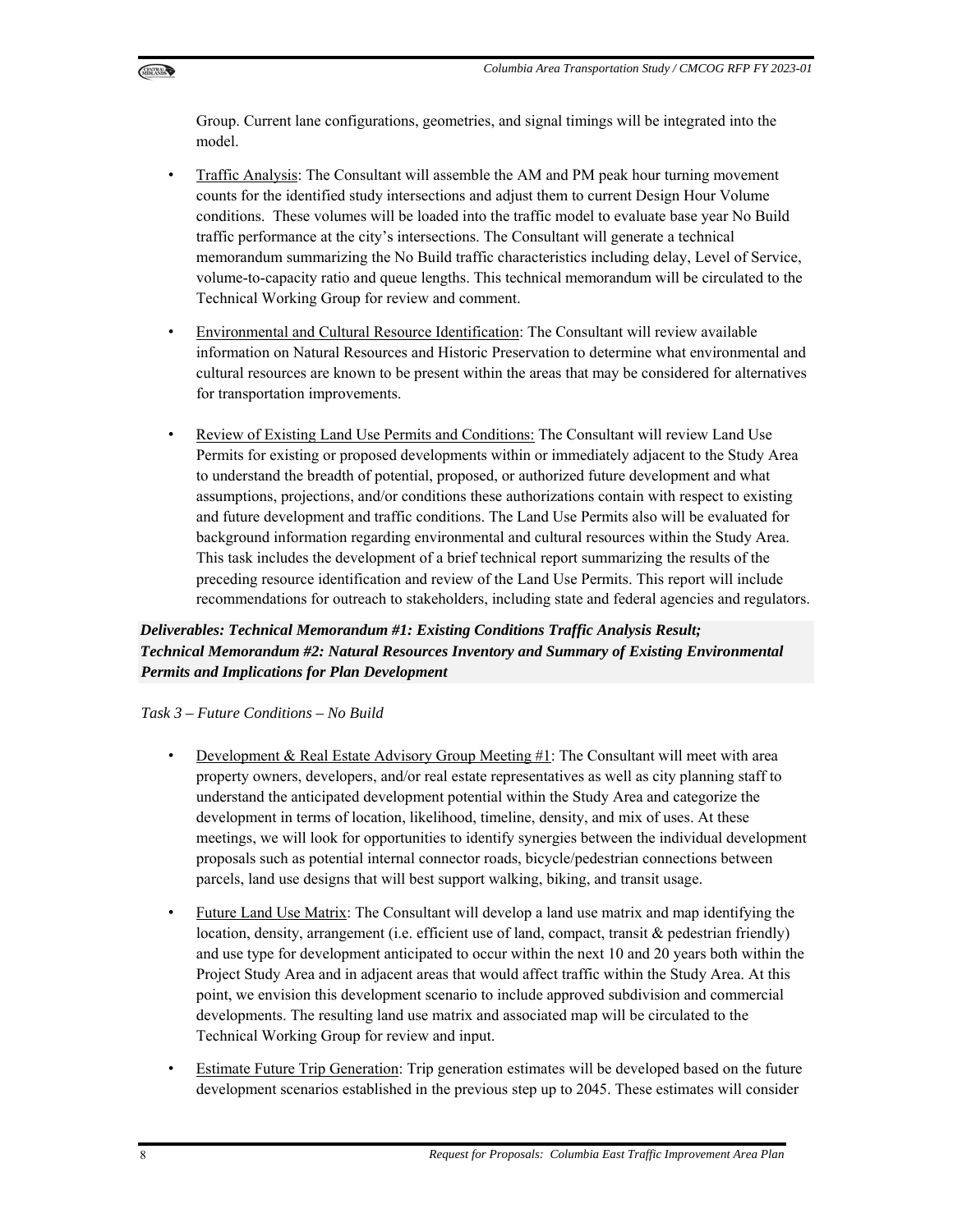

potential "internal capture" resulting from the proposed mixture of uses and will be developed for both the weekday morning and evening peak hours.

• Evaluate Future No-Build Traffic Performance: The Consultant will distribute trips generated by the identified development onto the surrounding roadway network based on existing travel patterns and knowledge of local and regional travel patterns. Background traffic will be grown to 2045 conditions using an agreed upon growth rate, based on recent traffic volume trends and input from the city, county, and SCDOT staff. The 2045 AM & PM peak hour traffic volumes (i.e. background traffic plus development-generated trips) will be evaluated using the traffic model and resulting traffic performance indicators (i.e. delay, LOS, v/c, and queuing) will be developed and summarized in a technical memorandum.

#### *Deliverables: Technical Memorandum #3: 2045 No Build Traffic Analysis Results*

#### *Task 4 – Public Meeting & Phase I Wrap-Up*

- City Manager Meeting: The Consultant will prepare for and lead a presentation before the City of Columbia City Manager and a separate meeting for the public to summarize the work completed to date: existing conditions, nature of proposed/pending development, potential trip generation from development, and future No Build traffic conditions. The presentation will highlight the key transportation-related issues in the area and will solicit input on potential solutions to address the traffic generated by the proposed development.
- Development & Real Estate Advisory Group Meeting #2: The Consultant will meet with area property owners, developers, and/or real estate representatives to update the group on the work completed to date, including the future No Build traffic conditions and the summary of issues and potential solutions.
- SCDOT Meeting #1: The Consultant will prepare for and meet with SCDOT staff to present highlights of the work completed to date, including the future No Build traffic conditions and the summary of issues and potential solutions.
- Summary of Issues and Potential Solutions: To wrap-up Phase I, the Consultant will prepare a brief summary of transportation issues and potential transportation and land use solutions and environmental impacts/constraints to serve as a starting point for Phase II activities.

#### *Deliverables: Meeting materials, Meeting notes, Summary of Issues & Solutions memo*

## **IV. PHASE 2: Land Use and Transportation Plan**

*Task 5 – Purpose and Need Statement(s)* 

- Develop Draft Purpose & Need Statement(s): Based on the foregoing Tasks and in consideration of potential transportation solutions posited by project stakeholders, the Consultant will develop a draft Purpose and Need Statement(s) and circulate to members of the Technical Working Group. The Purpose and Need will be the basis for the evaluation of alternatives and selection of the preferred alternative(s).
- Technical Working Group Meeting #2: The draft Purpose and Need for the project(s) will be discussed. This meeting will include a preliminary discussion of the anticipated NEPA scoping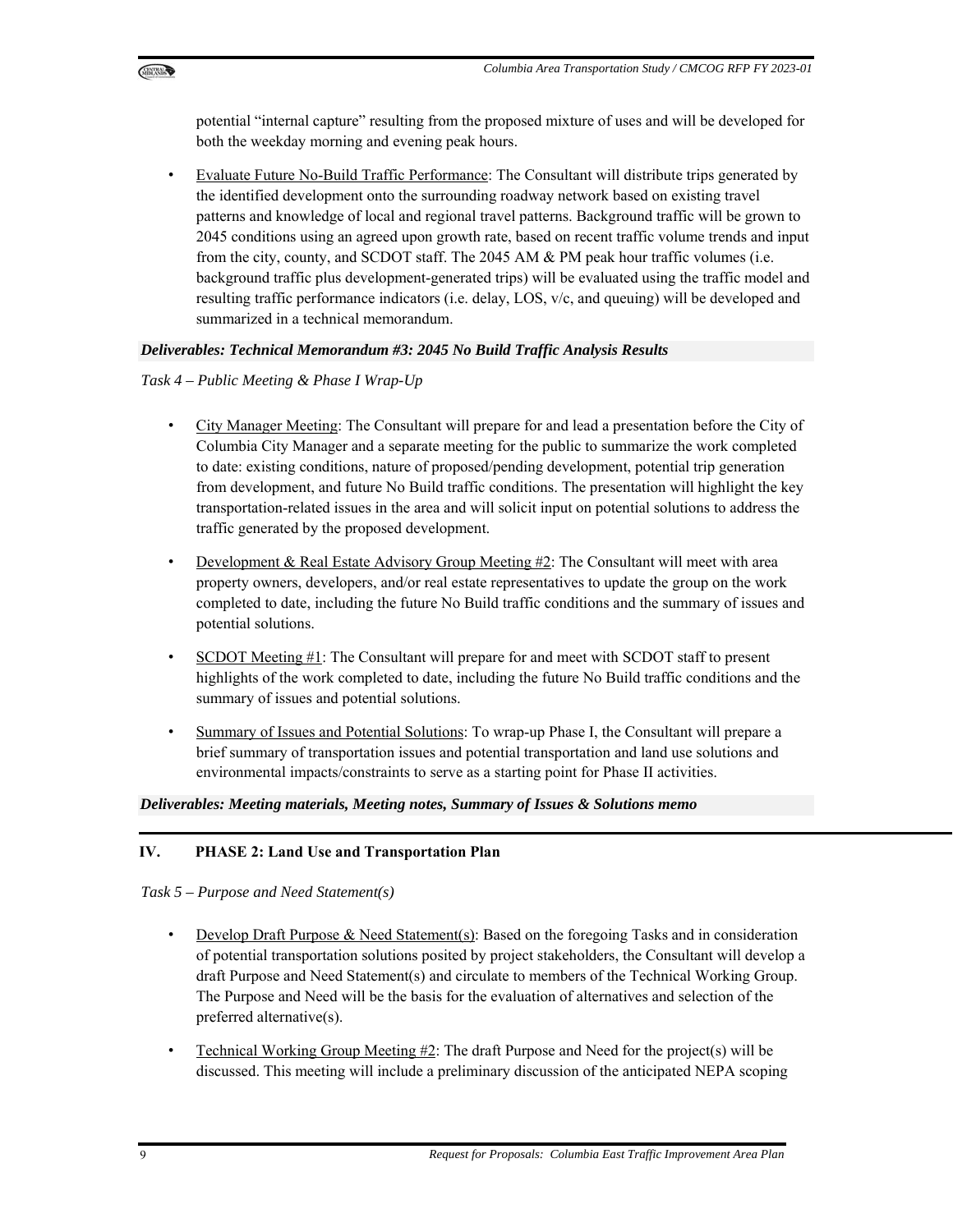

process, assuming the level of documentation required will be an Environmental Impact Statement ("EIS").

• Develop Final Purpose & Need Statement: The draft Purpose and Need Statement(s) will be revised based on Technical Working Group input and approved by SCDOT and FHWA.

#### *Deliverables: Draft and Final Purpose & Need Statements*

#### *Task 6 – Evaluation of Build Alternatives*

- Technical Working Group Meeting  $\#3$ : The Consultant will prepare for and lead a meeting with the project Technical Working Group to review existing and future No Build traffic results and to identify transportation system alternatives and performance targets.
	- o Transportation System Alternatives: We have assumed that up to four transportation system alternatives will be evaluated. We anticipate that these alternatives will include a combination of infrastructure elements (e.g. enhanced interstate access, new location and potential realignments and transportation demand management measures (e.g. transit supportive infrastructure and increased service, employer-based TDM requirements, etc.). We will coordinate with CMRTA on the potential opportunities (and constraints) to providing enhanced transit service in this area in the future.
	- o Land Use Design Alternatives: We will also examine alternative land use designs on the proposed development sites to increase the ability of residents and employees to use transit, bike, or walk.
	- o Evaluation Criteria: While we anticipate that traditional traffic performance metrics and cost factors will be used to evaluate the various alternatives, we will also seek to define a broader set of objectives, land-use, environmental, and multi-modal criteria, to aid in selecting a preferred alternative.
- Sketch-Level Review of Enhanced Traffic Flow Alternatives: The Consultant will investigate potential layout options for enhanced traffic flow alternatives to confirm that viable configurations are possible given current built conditions. This assessment will be sketch-level only and will build off previous planning efforts from the City of Columbia to determine what kind of new connections that can be accommodated in these locations without significant impacts to adjacent buildings, natural resources, and/or private properties.
- Estimate 2045 Build Traffic Volumes: The future land use assumptions, trip generation estimates, and new road connections developed in the previous steps will be coded into the Regional Model (2045 model year) to estimate future year traffic volumes within the Study Area for each of the identified alternatives. Using a spreadsheet estimation model, the Consultant will translate the resulting link volume changes from the model output into a revised set of turning movement volumes for the city's intersections to coincide with each of the identified alternatives.
- Develop 2045 Traffic Model: The No Build traffic model will be revised to incorporate the new network links identified for each alternative in 2045. The 2045 traffic volumes developed in the previous step will be loaded into the network and specific intersection control and geometric characteristics will be refined iteratively to accommodate the anticipated future traffic volumes. Traffic simulations will be utilized to estimate queuing and intersection operations during the 2045 Build scenarios.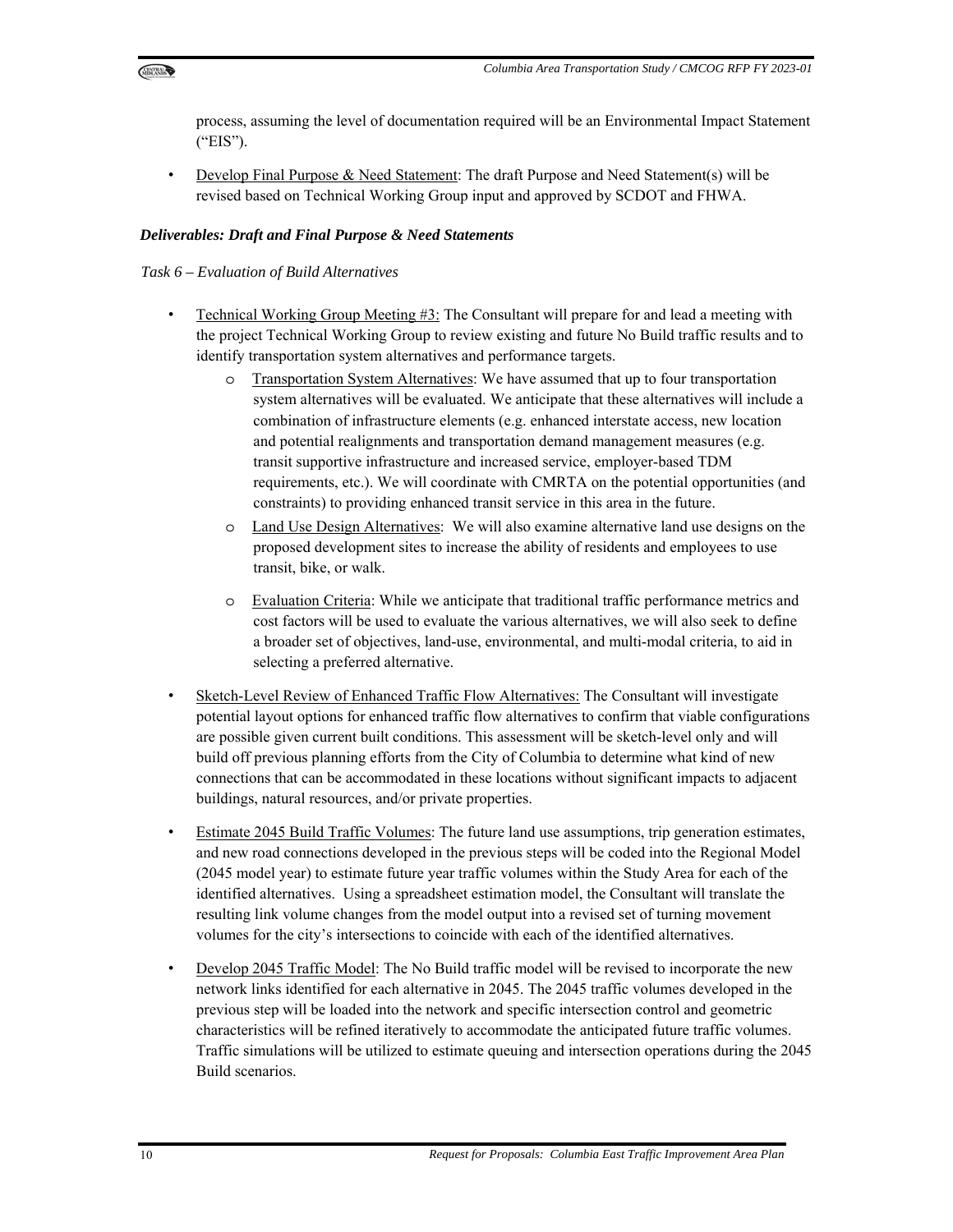- Resource Agency Meeting: The Consultant will arrange for and lead a presentation summarizing the work completed to date, including a brief discussion of the existing conditions, the Non-Build analysis, and the Build Alternatives. The goal of this meeting is to obtain information from the Resource Agencies regarding any particularized concern regarding any Build Alternative, understand expectations regarding future involvement in the Project and potential permitting considerations, and amass up-to-date information regarding known resources within the Study Area. There will be a second meeting with the Resource Agencies to review the draft alternatives evaluation results and gain their input.
- Alternatives Evaluation: The Build alternatives will be evaluated using the traffic model and other tools based on the identified system performance metrics to populate an alternatives evaluation matrix. Graphics depicting the significant characteristics of the four alternatives will also be developed for use in comparing the alternatives. Alternatives will be evaluated using the broad set of criteria identified above. The results of the alternatives evaluation will be summarized in a technical memorandum.

## *Deliverables: Technical Working Group Meeting #3 meeting materials and notes, Resource Agencies Meetings #1 and 2 meeting materials and notes, Technical Memorandum #4: Alternatives Evaluation*

#### *Task 7 – Identify Draft Preferred Alternative*

- Technical Working Group Meeting #4: The Consultant will prepare for and lead a meeting with the project Technical Working Group to review the results of the Alternatives Evaluation. The primary goal of the meeting will be to recommend a draft preferred alternative (or package of improvements), land use design changes, and TDM measures. Additionally, the Technical Working Group will be asked to identify priority improvements along with potential phasing opportunities.
- Alternatives Presentation The Consultant will present the Alternatives Evaluation and the recommended draft preferred alternative (or package of improvements) to seek input from the public. A 30-day public comment period will be provided. The comments will be addressed in the Final Plan.

## *Deliverables: Technical Working Group Meeting #4 meeting materials and notes, Preliminary Preferred Alternative(s)*

*Task 8 – Develop Area Plan* 

- Area Vision Graphic: Based on the identified land development and preferred transportation network improvements, the Consultant will develop a rendered graphic depicting a vision for the Study Area. We have assumed that this graphic will include conceptual-level alignment details for new streets (if recommended) and will be developed and rendered either by hand or a graphics design software package. This graphic will help both professional staff and the public envision what the project area could look like based on the assumptions and analysis laid out in this study.
- Develop Refined Cost Estimates: The Consultant will develop refined cost estimates for the components of the preferred alternative. The cost estimates will include estimates for design and construction.

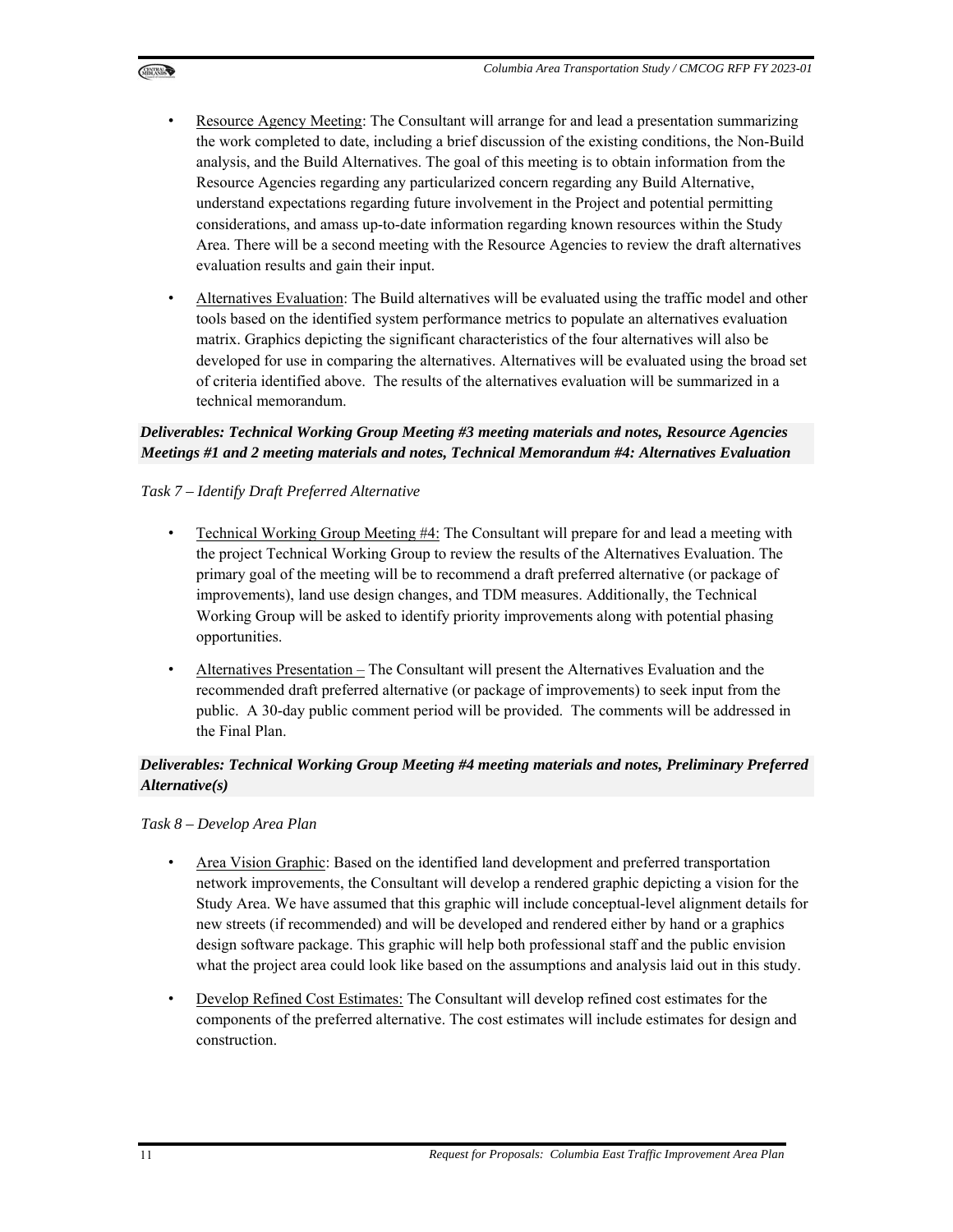

- Development & Real Estate Advisory Group Meeting  $\sharp 3$ : The Consultant will meet with area property owners, developers, and/or real estate representatives to present the draft recommendations developed within the Area Plan.
- SCDOT Meeting #2: The Consultant will prepare for and meet with SCDOT staff to present highlights from the Draft Area Plan.
- Draft Final Plan Presentation to City Council: The Consultant will prepare and present highlights from the Draft Area Plan to the City of Columbia City Council. The Consultant will present a draft Area Plan that includes the content from Technical Memoranda, a description of the preferred alternative, and recommended implementation plan. The draft plan will have been circulated for review and comment by the Technical Working Group. The Consultant will produce a final Area Plan incorporating input from the Technical Working Group.

## *Deliverables: Area Vision graphic, Final Area Plan*

## **V. CLOSING PROJECT PHASE**

- Plan Formally Presented to Local Government Partners for Endorsement/Approval
- Targeted Individual Briefings as Required
- Project Close-Out
- Incorporation of Approved Plan Elements into Regional/State Plans and Processes

## **VI. SCHEDULE**

The CONSULTANT must agree to begin work upon issuance of a notice to proceed by CMCOG and to complete this work within seven (7) months (or by April 30, 2023) of the date of notice to proceed. The work shall be guided by a detailed flow diagram, prepared by the CONSULTANT and furnished to the CMCOG within one week of receipt of notice to proceed, and approved by CMCOG. The project shall be considered complete only after action has been taken by the CMCOG Board of Directors, which also serves as the Policy Committee for the Columbia Area Transportation Study Metropolitan Planning Organization. Periodic payments for the work shall be made in accordance with a scheduled proposed by the CONSULTANT and approved by CMCOG.

## **VII. MEETINGS**

Public meetings shall be conducted by the CONSULTANT, during the course of this project. The CONSULTANT shall be responsible for the logistics for these meetings and will implement the public participation plan of the CMCOG/MPO. The number of meetings shall be negotiated between the CONSULTANT and CMCOG/MPO project manager.

## **VIII. BRIEFINGS**

Series of formal briefings shall be held by the CONSULTANT for the CMCOG/MPO. These meetings shall be held at least once every month at an agreed upon location, during the course of the project. The purpose of the briefings will be to apprise the CMCOG/MPO of the activities of the CONSULTANT, to schedule future activities and to ensure that the PROJECT is on schedule. Minutes for these meetings shall be the responsibility of the CONSULTANT.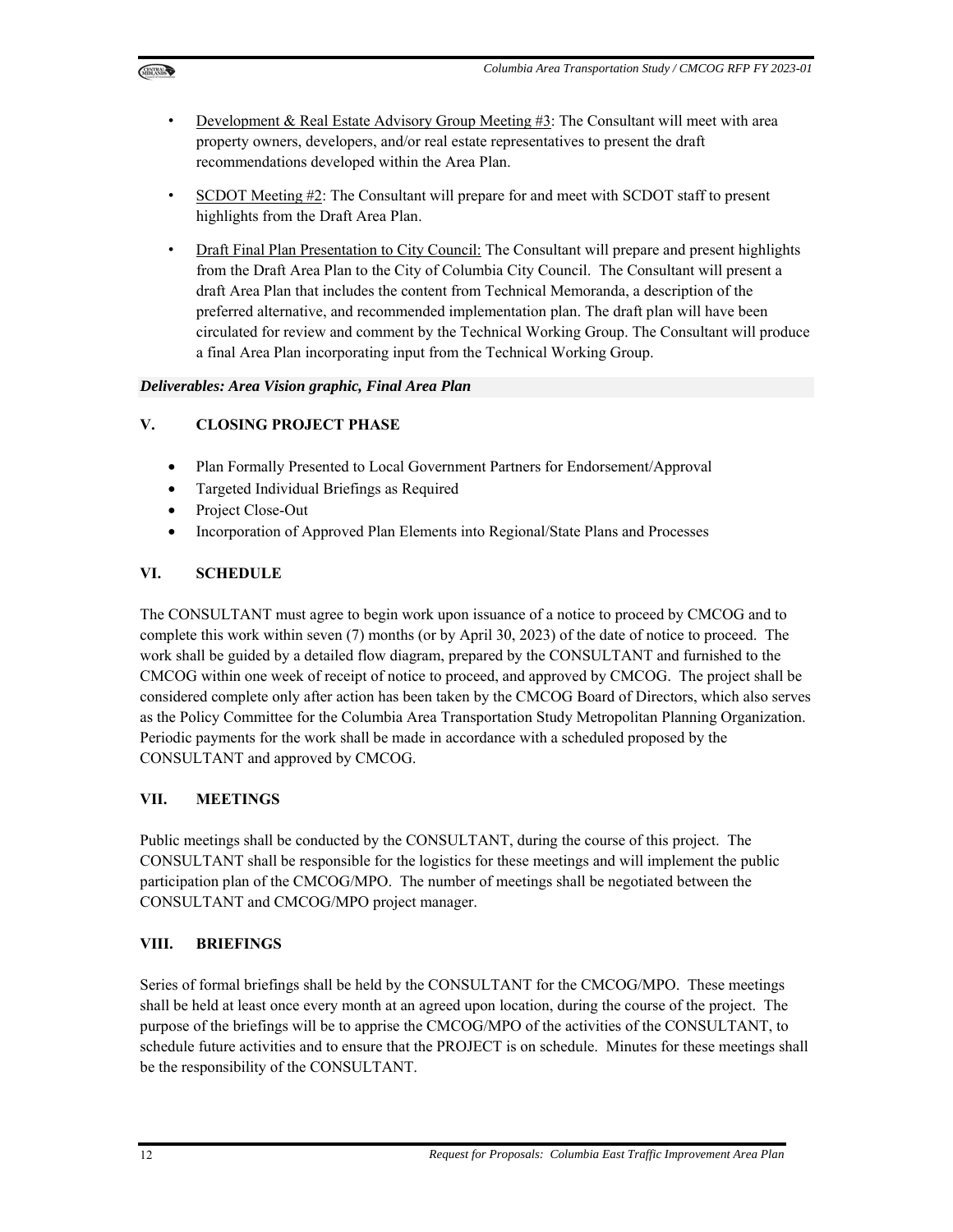## **IX. PRESENTATIONS**

Five (5) technical presentations shall be made to the CMCOG/MPO as specified by the CMCOG/MPO's project manager, following the completion of the plan. Those presentations at a minimum shall include:

- Public presentation to the City of Columbia
- Public Presentation to the MPO Technical Committee
- Public Presentation to the MPO Transportation Subcommittee
- Public Presentation to the MPO Policy Committee (CMCOG Board)

## **X. COMPUTING REQUIREMENTS**

- 1. CMCOG will not be responsible for providing any proprietary software packages to the CONSULTANT.
- 2. Should the CONSULTANT desire to use any CMCOG programs, permission must be received in accordance with this agreement.
- 3. Computations or graphics based on computer programs other than the CMCOG's, must conform to all CMCOG format requirements.

## **XII. SPECIFICATIONS FOR WORK**

All documentation shall be in Microsoft Word and Adobe Portable Document Format (PDF). Any programming source codes, form designs, raw source database (in dBase III format, with field coding definition sheet) and other ancillary files shall be transferred to the MPO in addition to the executable applications at the closure of each task or any moment specified by the MPO project manager.

## **XIII. DELIVERABLES**

The CONSULTANT shall provide copies of all Draft Documents, copies of an Executive Summary of the Final Report in an 11 x 17 Brochure format and copies of the Final report. The number of copies shall be determined between the CONSULTANT and the CMCOG Project Manager. These documents shall also be provided in electronic format. For presentations to the Committees and Board of the CMCOG and the City of Columbia, the CONSULTANT shall prepare a Powerpoint or similar format presentation.

## **XIV. PROPRIETARY/CONFIDENTIAL INFORMATION**

Trade secrets or proprietary information submitted by a CONSULTANT in connection with a procurement transaction shall not be subject to public disclosure under the Freedom of Information Act; however, the CONSULTANT must invoke the protections of this section prior to or upon submission of the data or other materials, and must identify the data or other materials to be protected and state reasons why protection is necessary. Disposition of material after award is made should be stated by the CONSULTANT. No information, materials or other documents relating to this procurement will be presented or made otherwise available to any other person, agency, or organization until after award.

All CONSULTANTs must visibly mark as "Confidential" each part of their proposal that they consider to contain proprietary information. All unmarked pages will be subject to release in accordance with the guidelines set forth under Chapter 4 of Title 30 (The Freedom of Information Act) South Carolina Code of Laws and Section 11-35-410 of the South Carolina Consolidated Procurement Code. Privileged and confidential information is defined as "information in specific detail not customarily released to the general public, the release of which might cause harm to the competitive position of the part supplying the

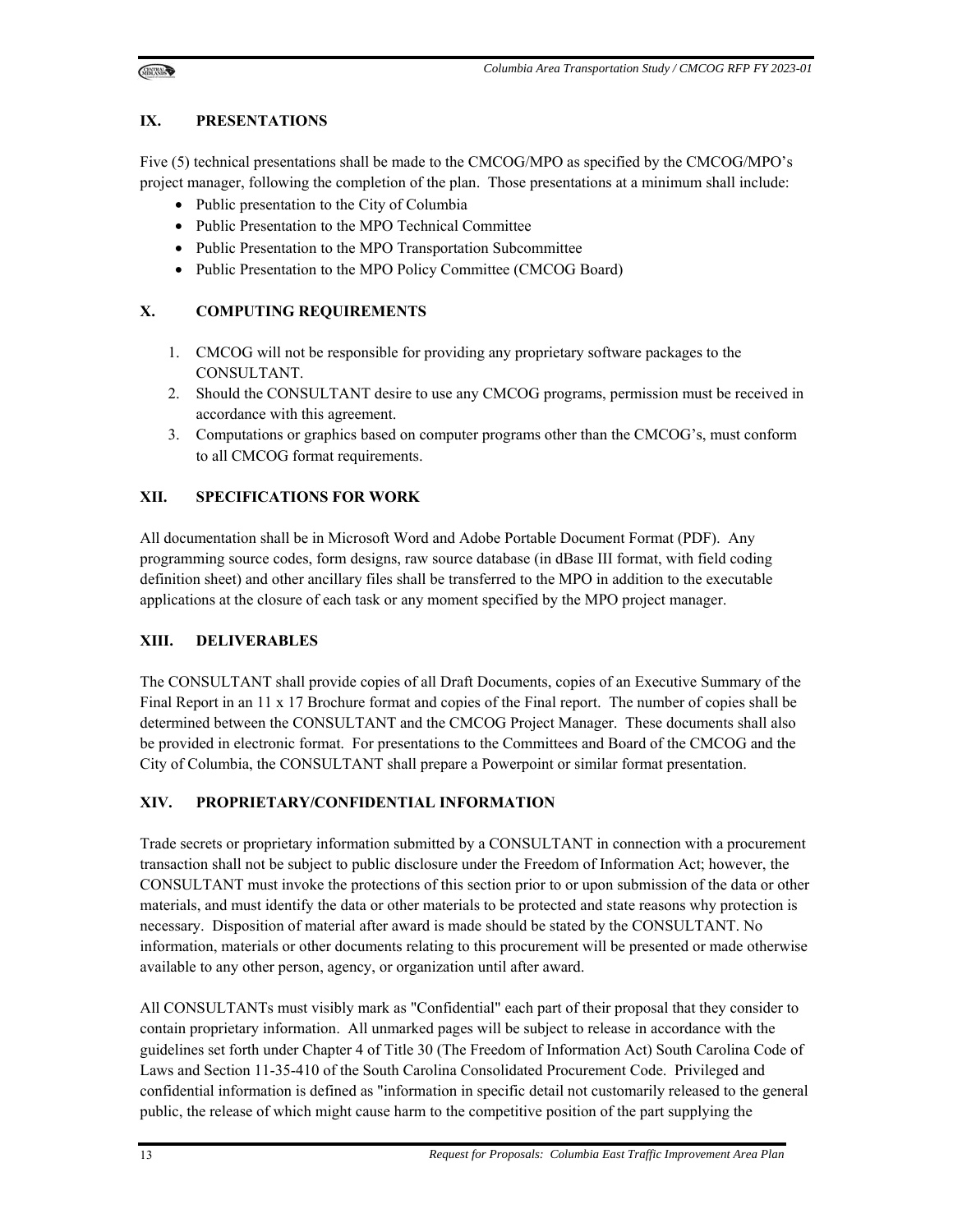

information." The examples of such information provided in the statute includes: customer lists, design recommendations and identification of prospective problem areas under an RFP, design concepts to include methods and procedures, and biographical data on key employees of the CONSULTANT.

Evaluative documents pre-decisional in nature such as inter or intra-agency memoranda containing technical evaluations and recommendations are exempted so long as the contract award does not expressly adopt or incorporate the inter- or intra-agency memoranda reflecting the pre-decisional deliberations.

Marking the entire proposal confidential/proprietary is not in conformance with the South Carolina Freedom of Information Act.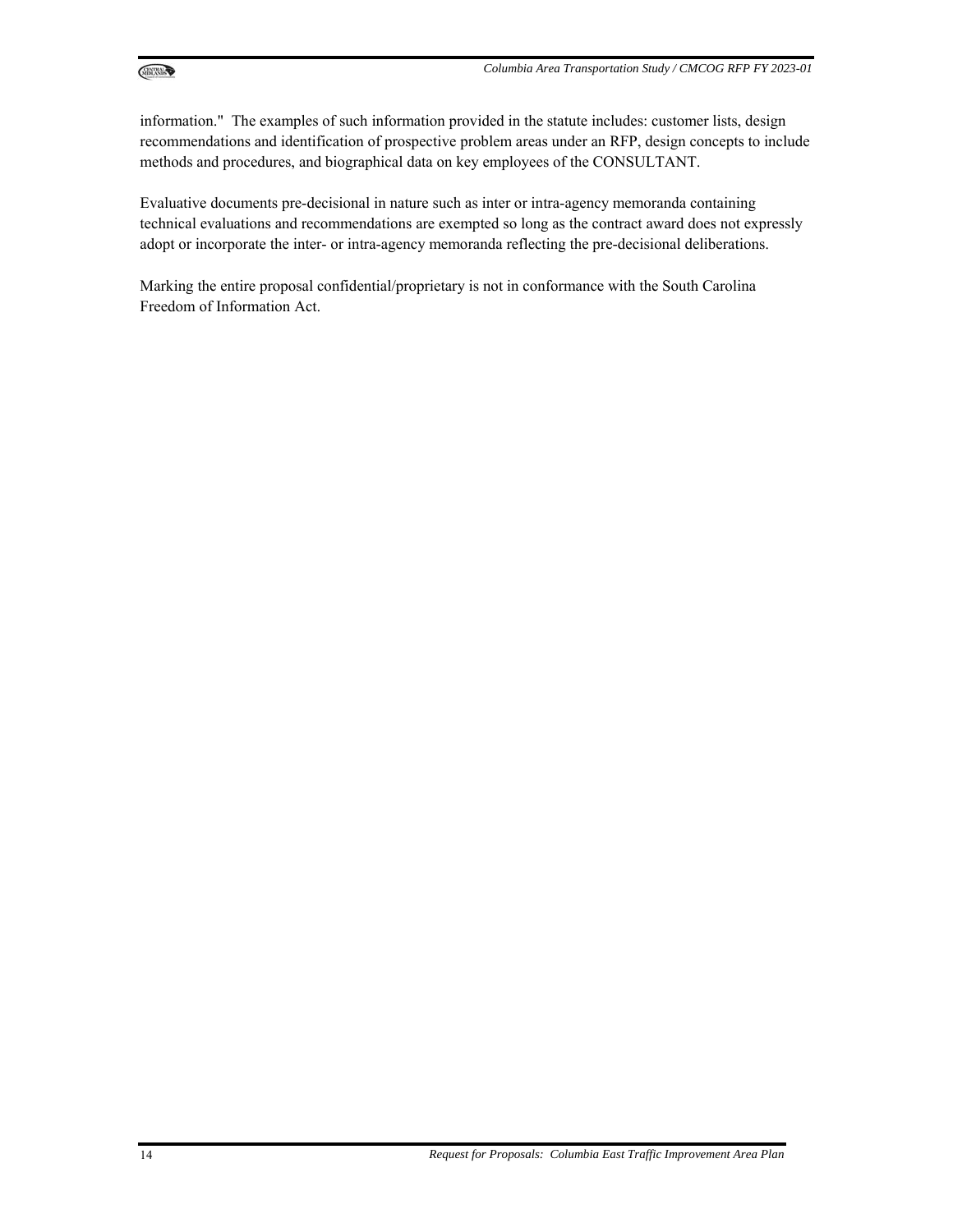## **COLUMBIA EAST TRAFFIC IMPROVEMENT AREA PLAN**

# **CENTRAL MIDLANDS COUNCIL OF GOVERNMENTS**

## **STUDY AREA MAP**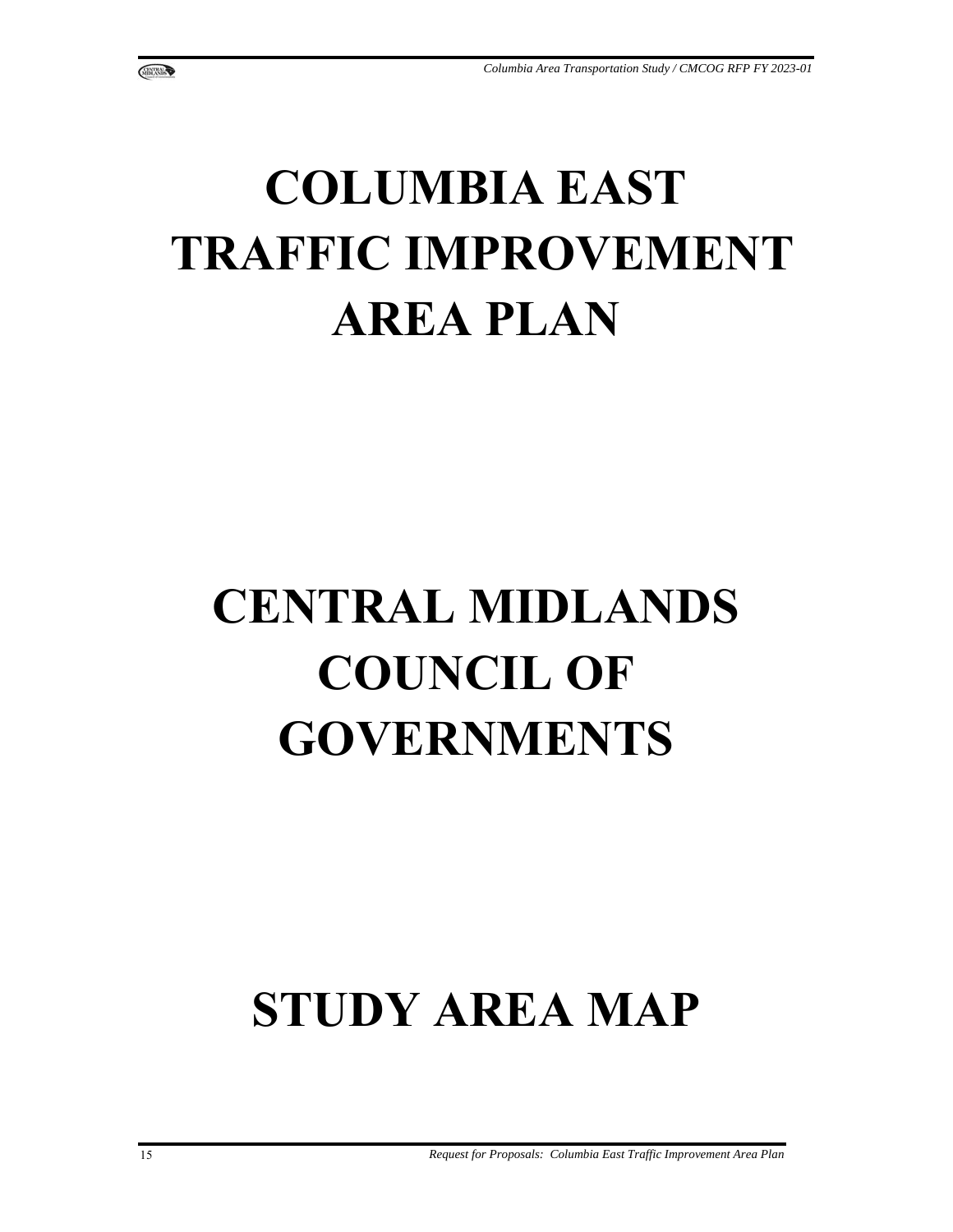

16 *Request for Proposals: Columbia East Traffic Improvement Area Plan*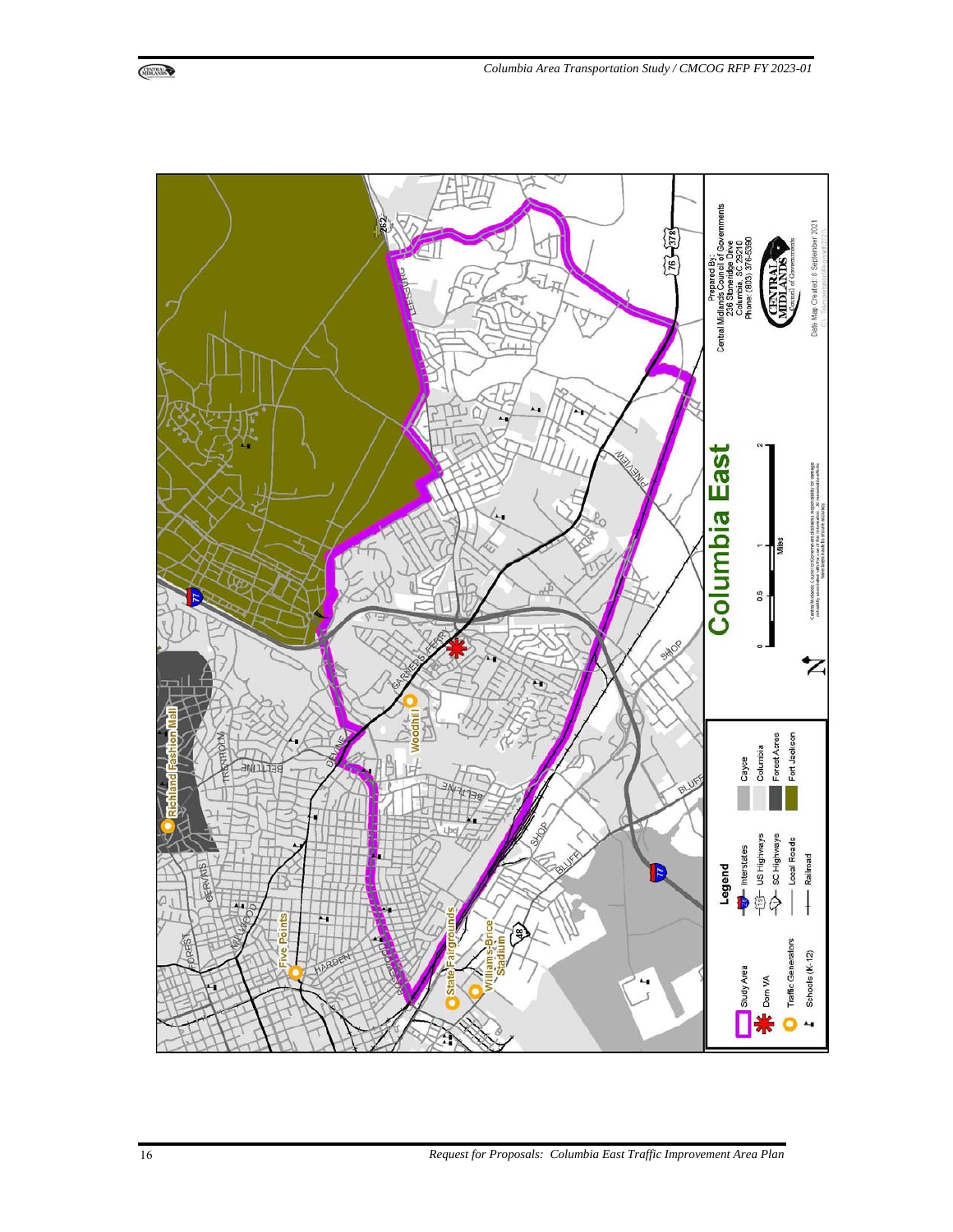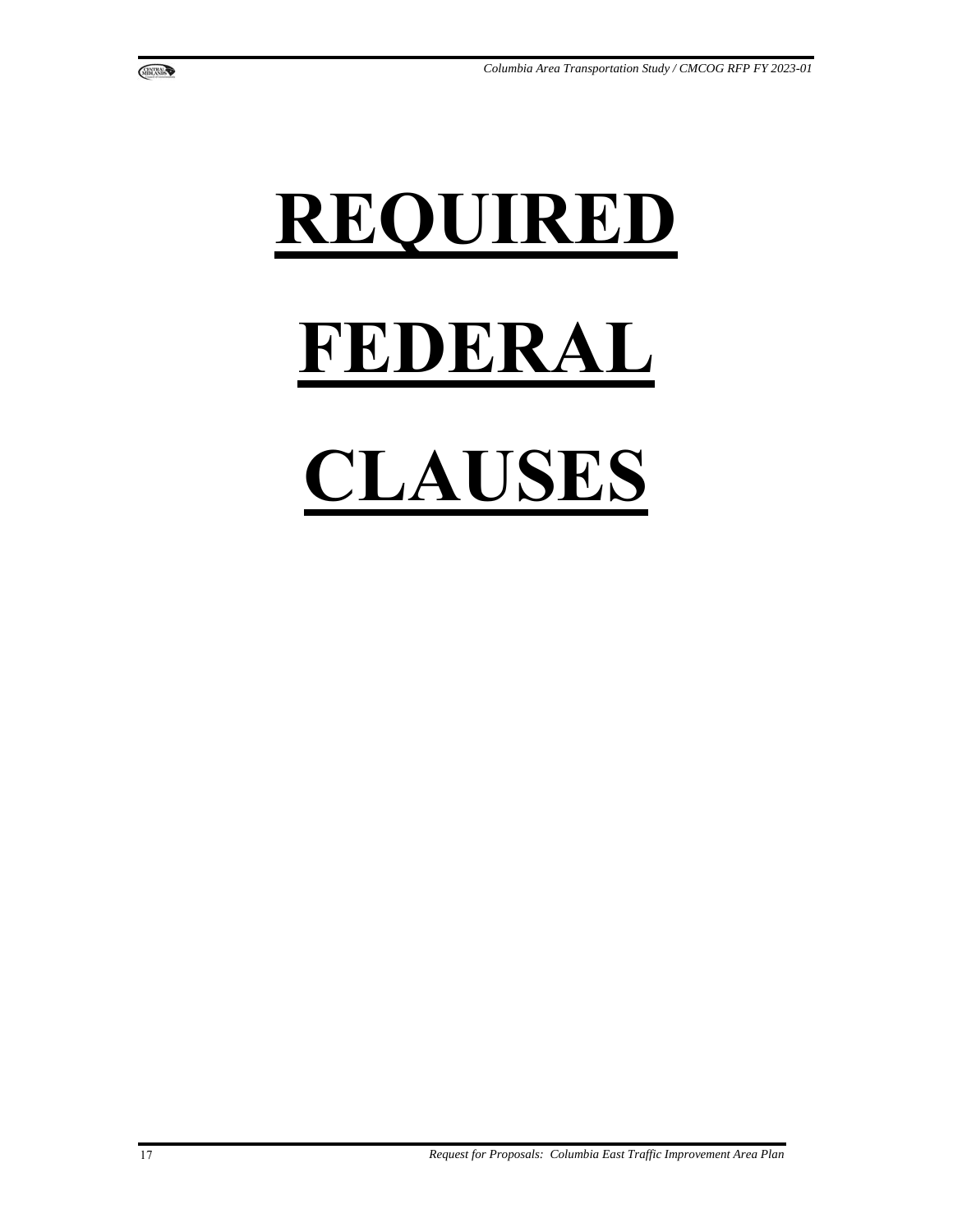

#### Title 2: Grants and Agreements PART 200—UNIFORM ADMINISTRATIVE REQUIREMENTS, COST PRINCIPLES, AND AUDIT REQUIREMENTS FOR FEDERAL AWARDS Subpart F—Audit Requirements

#### APPENDIX II TO PART 200—CONTRACT PROVISIONS FOR NON-FEDERAL ENTITY CONTRACTS UNDER FEDERAL AWARDS

In addition to other provisions required by the Federal agency or non-Federal entity, all contracts made by the non-Federal entity under the Federal award must contain provisions covering the following, as applicable.

(A) Contracts for more than the simplified acquisition threshold currently set at \$150,000, which is the inflation adjusted amount determined by the Civilian Agency Acquisition Council and the Defense Acquisition Regulations Council (Councils) as authorized by 41 U.S.C. 1908, must address administrative, contractual, or legal remedies in instances where contractors violate or breach contract terms, and provide for such sanctions and penalties as appropriate.

(B) All contracts in excess of \$10,000 must address termination for cause and for convenience by the non-Federal entity including the manner by which it will be effected and the basis for settlement.

(C) Equal Employment Opportunity. Except as otherwise provided under 41 CFR Part 60, all contracts that meet the definition of "federally assisted construction contract" in 41 CFR Part 60-1.3 must include the equal opportunity clause provided under 41 CFR 60-1.4(b), in accordance with Executive Order 11246, "Equal Employment Opportunity" (30 FR 12319, 12935, 3 CFR Part, 1964-1965 Comp., p. 339), as amended by Executive Order 11375, "Amending Executive Order 11246 Relating to Equal Employment Opportunity," and implementing regulations at 41 CFR part 60, "Office of Federal Contract Compliance Programs, Equal Employment Opportunity, Department of Labor."

(D) Davis-Bacon Act, as amended (40 U.S.C. 3141-3148). When required by Federal program legislation, all prime construction contracts in excess of \$2,000 awarded by non-Federal entities must include a provision for compliance with the Davis-Bacon Act (40 U.S.C. 3141-3144, and 3146-3148) as supplemented by Department of Labor regulations (29 CFR Part 5, "Labor Standards Provisions Applicable to Contracts Covering Federally Financed and Assisted Construction"). In accordance with the statute, contractors must be required to pay wages to laborers and mechanics at a rate not less than the prevailing wages specified in a wage determination made by the Secretary of Labor. In addition, contractors must be required to pay wages not less than once a week. The non-Federal entity must place a copy of the current prevailing wage determination issued by the Department of Labor in each solicitation. The decision to award a contract or subcontract must be conditioned upon the acceptance of the wage determination. The non-Federal entity must report all suspected or reported violations to the Federal awarding agency. The contracts must also include a provision for compliance with the Copeland "Anti-Kickback" Act (40 U.S.C. 3145), as supplemented by Department of Labor regulations (29 CFR Part 3, "Contractors and Subcontractors on Public Building or Public Work Financed in Whole or in Part by Loans or Grants from the United States"). The Act provides that each contractor or subrecipient must be prohibited from inducing, by any means, any person employed in the construction, completion, or repair of public work, to give up any part of the compensation to which he or she is otherwise entitled. The non-Federal entity must report all suspected or reported violations to the Federal awarding agency.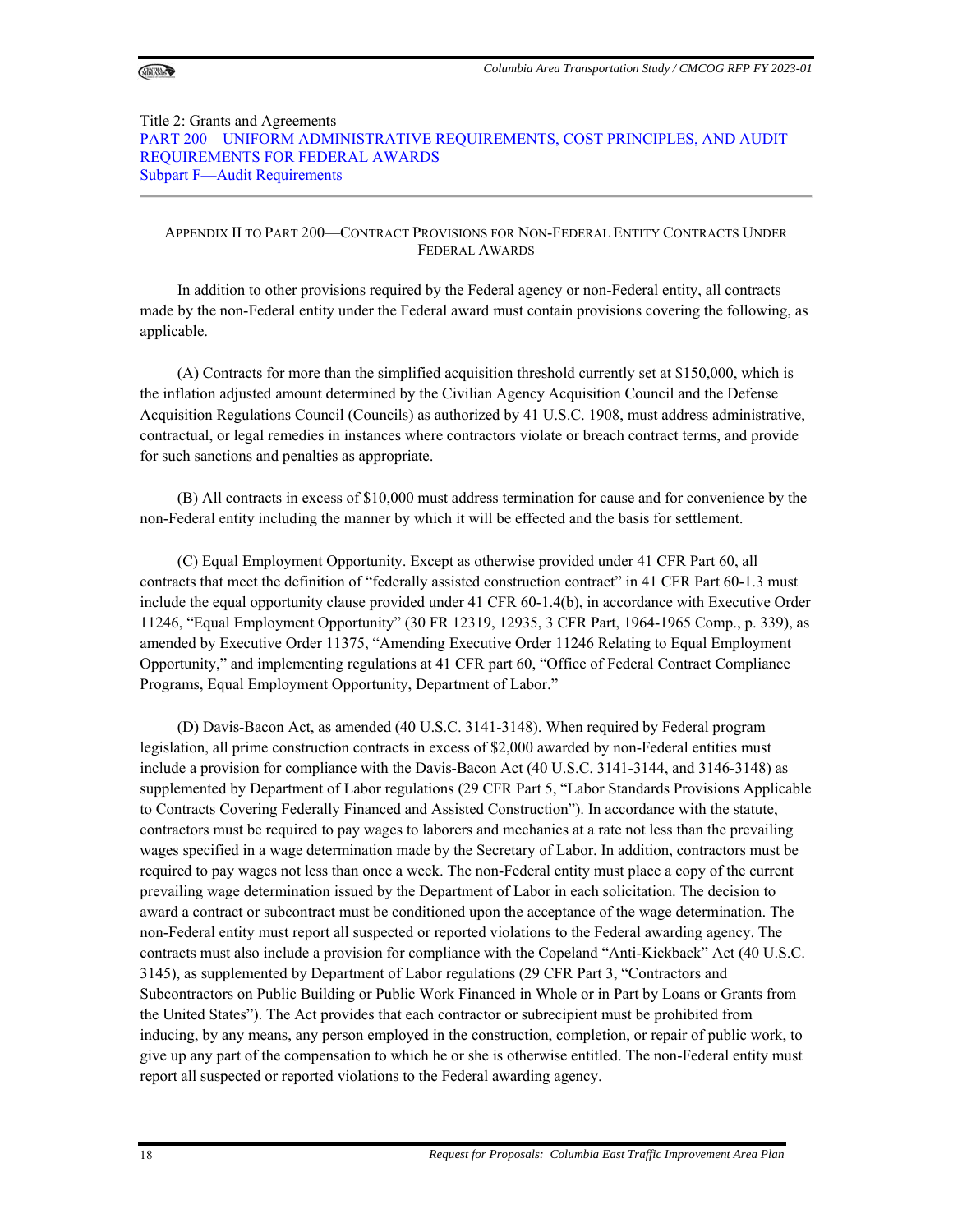(E) Contract Work Hours and Safety Standards Act (40 U.S.C. 3701-3708). Where applicable, all contracts awarded by the non-Federal entity in excess of \$100,000 that involve the employment of mechanics or laborers must include a provision for compliance with 40 U.S.C. 3702 and 3704, as supplemented by Department of Labor regulations (29 CFR Part 5). Under 40 U.S.C. 3702 of the Act, each contractor must be required to compute the wages of every mechanic and laborer on the basis of a standard work week of 40 hours. Work in excess of the standard work week is permissible provided that the worker is compensated at a rate of not less than one and a half times the basic rate of pay for all hours worked in excess of 40 hours in the work week. The requirements of 40 U.S.C. 3704 are applicable to construction work and provide that no laborer or mechanic must be required to work in surroundings or under working conditions which are unsanitary, hazardous or dangerous. These requirements do not apply to the purchases of supplies or materials or articles ordinarily available on the open market, or contracts for transportation or transmission of intelligence.

(F) Rights to Inventions Made Under a Contract or Agreement. If the Federal award meets the definition of "funding agreement" under 37 CFR §401.2 (a) and the recipient or subrecipient wishes to enter into a contract with a small business firm or nonprofit organization regarding the substitution of parties, assignment or performance of experimental, developmental, or research work under that "funding agreement," the recipient or subrecipient must comply with the requirements of 37 CFR Part 401, "Rights to Inventions Made by Nonprofit Organizations and Small Business Firms Under Government Grants, Contracts and Cooperative Agreements," and any implementing regulations issued by the awarding agency.

(G) Clean Air Act (42 U.S.C. 7401-7671q.) and the Federal Water Pollution Control Act (33 U.S.C. 1251-1387), as amended—Contracts and subgrants of amounts in excess of \$150,000 must contain a provision that requires the non-Federal award to agree to comply with all applicable standards, orders or regulations issued pursuant to the Clean Air Act (42 U.S.C. 7401-7671q) and the Federal Water Pollution Control Act as amended (33 U.S.C. 1251-1387). Violations must be reported to the Federal awarding agency and the Regional Office of the Environmental Protection Agency (EPA).

(H) Debarment and Suspension (Executive Orders 12549 and 12689)—A contract award (see 2 CFR 180.220) must not be made to parties listed on the governmentwide exclusions in the System for Award Management (SAM), in accordance with the OMB guidelines at 2 CFR 180 that implement Executive Orders 12549 (3 CFR part 1986 Comp., p. 189) and 12689 (3 CFR part 1989 Comp., p. 235), "Debarment and Suspension." SAM Exclusions contains the names of parties debarred, suspended, or otherwise excluded by agencies, as well as parties declared ineligible under statutory or regulatory authority other than Executive Order 12549.

(I) Byrd Anti-Lobbying Amendment (31 U.S.C. 1352)—Contractors that apply or bid for an award exceeding \$100,000 must file the required certification. Each tier certifies to the tier above that it will not and has not used Federal appropriated funds to pay any person or organization for influencing or attempting to influence an officer or employee of any agency, a member of Congress, officer or employee of Congress, or an employee of a member of Congress in connection with obtaining any Federal contract, grant or any other award covered by 31 U.S.C. 1352. Each tier must also disclose any lobbying with non-Federal funds that takes place in connection with obtaining any Federal award. Such disclosures are forwarded from tier to tier up to the non-Federal award.

(J) See §200.322 Procurement of recovered materials.

[78 FR 78608, Dec. 26, 2013, as amended at 79 FR 75888, Dec. 19, 2014]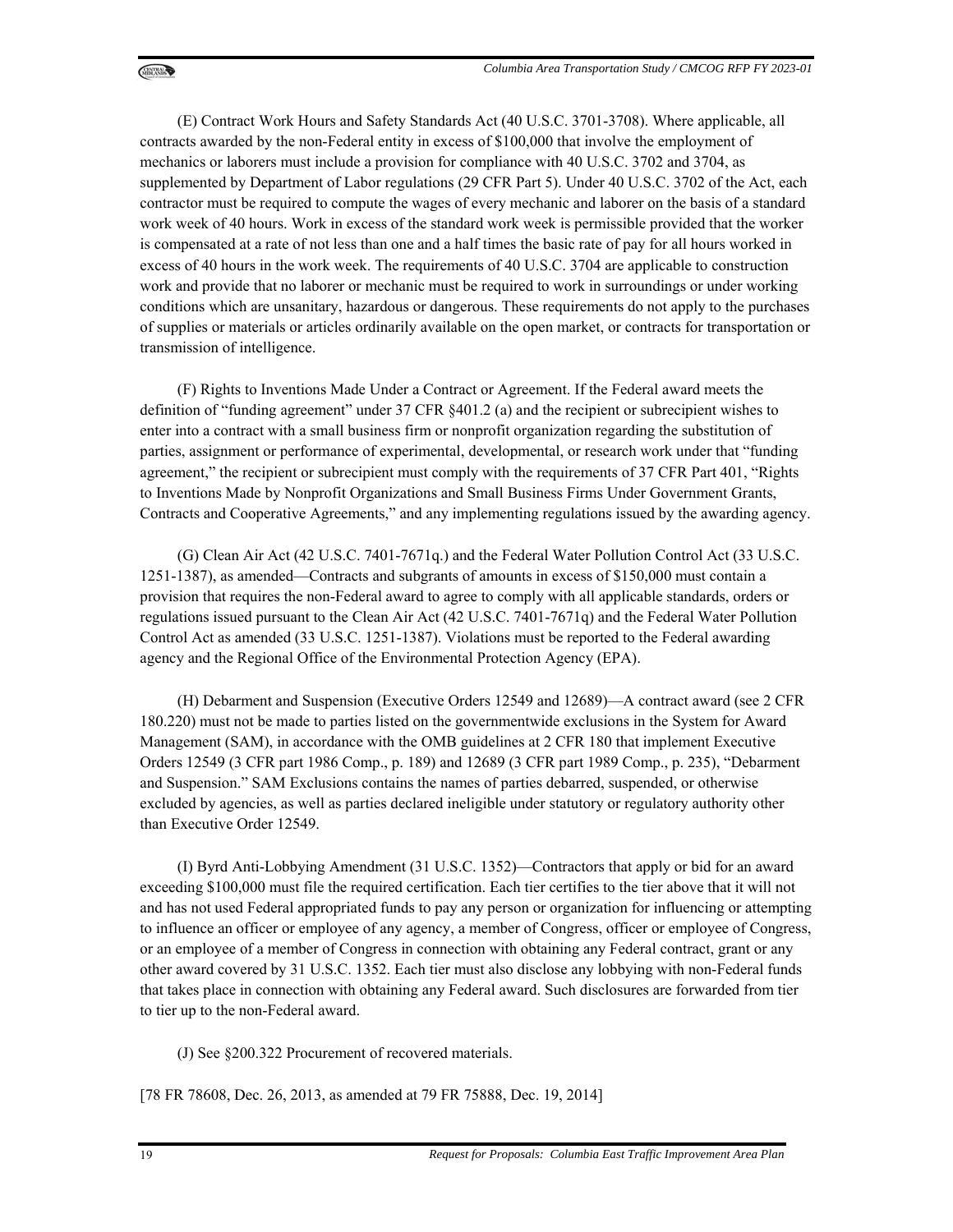

The following completed forms are required to be returned with each proposal:

- Certificate of Non-Collusion
- Certification of Primary Participant Regarding Debarment, Suspension, and Other Responsibility Matters
- Certification of Restrictions on Lobbying
- Certification of Consultant
- Disclosure of Potential Conflict of Interest Certification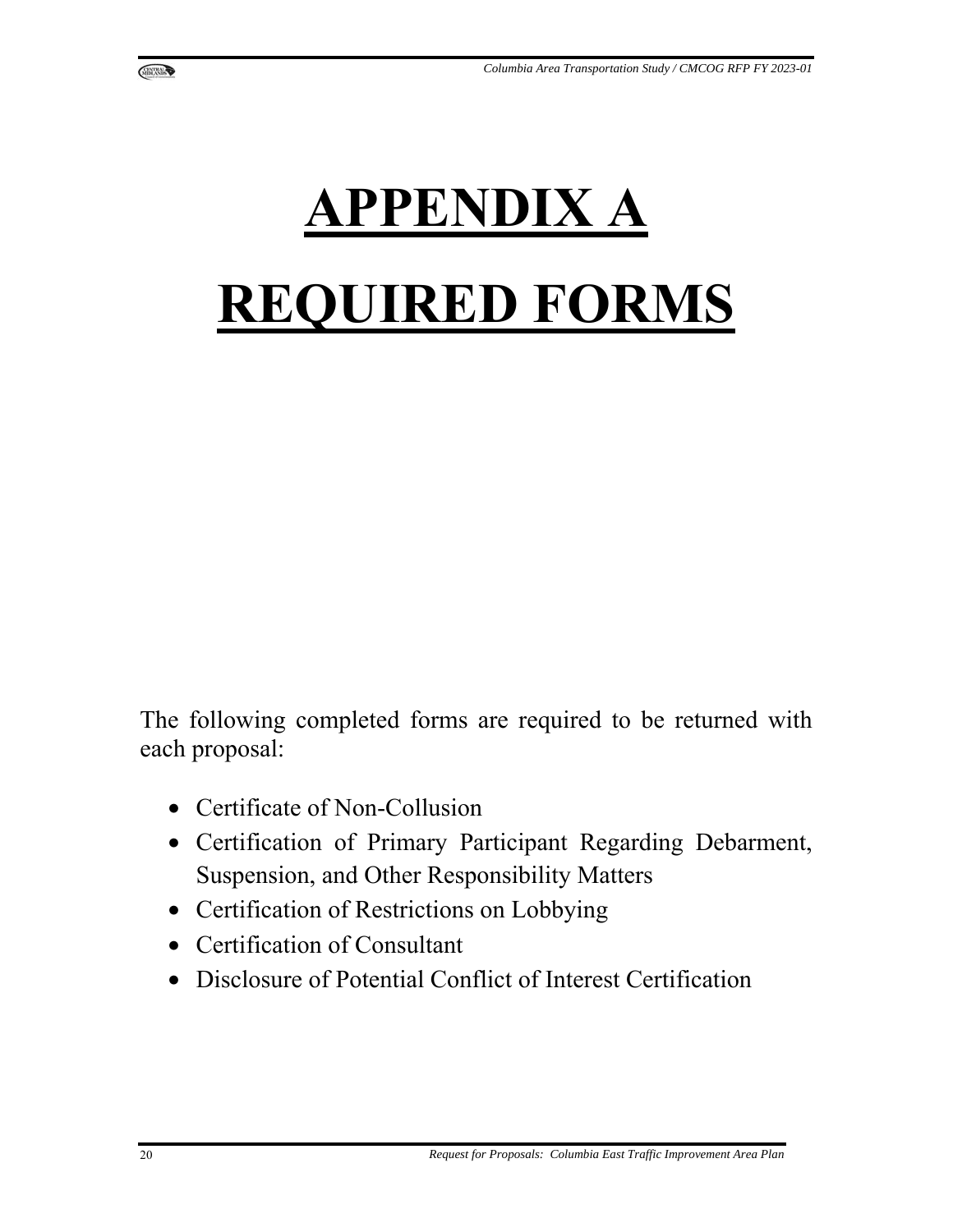

#### **CERTIFICATE OF NON-COLLUSION**

By submission of proposal, each person signing on behalf of any consultant certifies, and in the case of a joint proposal, each party thereto certifies as to its own organization, under penalty of perjury, that to the best of knowledge and belief:

1) The proposal is submitted without collusion, consultation, communication, or agreement for the purpose of restricting competition, with any other bidder or with any competitor;

2) No attempt has been made or will be made by the proposer to induce any other person, partnership or corporation to submit or not to submit a proposal for the purpose of restricting competition.

Company Name

Authorized Signature

 $\mathcal{L}=\mathcal{L}=\mathcal{L}=\mathcal{L}=\mathcal{L}=\mathcal{L}=\mathcal{L}=\mathcal{L}=\mathcal{L}=\mathcal{L}=\mathcal{L}=\mathcal{L}=\mathcal{L}=\mathcal{L}=\mathcal{L}=\mathcal{L}=\mathcal{L}=\mathcal{L}=\mathcal{L}=\mathcal{L}=\mathcal{L}=\mathcal{L}=\mathcal{L}=\mathcal{L}=\mathcal{L}=\mathcal{L}=\mathcal{L}=\mathcal{L}=\mathcal{L}=\mathcal{L}=\mathcal{L}=\mathcal{L}=\mathcal{L}=\mathcal{L}=\mathcal{L}=\mathcal{L}=\mathcal{$ 

Date

SWORN AND SUBSCRIBED before me

this  $\text{day of}$   $\qquad \qquad$   $, 201$  .

 $\mathcal{L}_\text{max}$  and  $\mathcal{L}_\text{max}$  and  $\mathcal{L}_\text{max}$  and  $\mathcal{L}_\text{max}$ 

 $\mathcal{L}_\text{max}$  and  $\mathcal{L}_\text{max}$  and  $\mathcal{L}_\text{max}$  and  $\mathcal{L}_\text{max}$ 

My commission expires  $\blacksquare$ 

 $\mathcal{L}_\text{max}$  and  $\mathcal{L}_\text{max}$  and  $\mathcal{L}_\text{max}$  and  $\mathcal{L}_\text{max}$  and  $\mathcal{L}_\text{max}$ 

Notary Public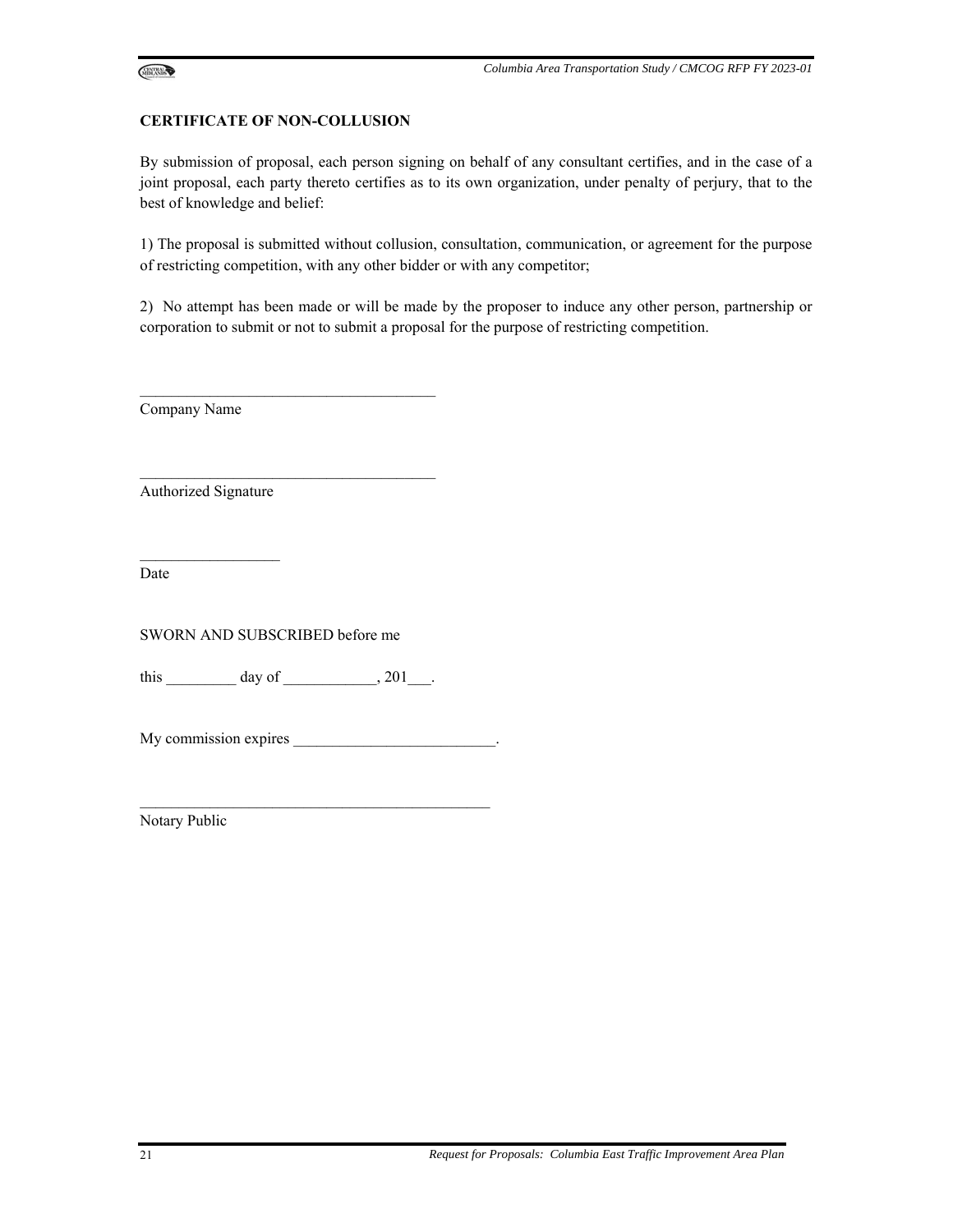

## **CERTIFICATION OF PRIMARY PARTICIPANT REGARDING DEBARMENT, SUSPENSION, AND OTHER RESPONSIBILITY MATTERS**

The prime consultant, the prime consultant, the set of its knowledge of its knowledge and belief, that it and its principals:

1) Are not presently debarred, suspended, proposed for debarment, declared ineligible, or voluntarily excluded from covered transactions by any Federal department or agency;

2) Have not within a three-year period preceding this proposal been convicted of or had a civil judgment rendered against them for commission of fraud or a criminal offense in connection with obtaining, attempting to obtain, or performing a public (Federal, State or Local) transaction or contract under a public transaction; violation of Federal or State antitrust statutes or commission of embezzlement, theft, forgery, bribery, falsification or destruction of records, making false statements, or receiving stolen property;

3) Are not presently indicted for or otherwise criminally or civilly charged by a governmental entity (Federal, State or Local) with commission of any of the offenses enumerated in paragraph (2) of this certification; and

4) Have not within a three-year period preceding this application/proposal had one or more public transactions (Federal, State or Local) terminated for cause or default.

If the prime consultant is unable to certify to any of the statements in this certification, the consultant shall attach an explanation to this certification.

The primary consultant, the consultant, the consultant of the truthfulness and certifies or affirms the truthfulness and accuracy of the contents of the statements submitted on or with this certification and understands that the provisions of 31 U.S.C. Sections 3801 et seq, are applicable thereto.

 $\mathcal{L}_\text{max}$  and  $\mathcal{L}_\text{max}$  and  $\mathcal{L}_\text{max}$  and  $\mathcal{L}_\text{max}$ Signature and Title of Authorized Official

 $\mathcal{L}_\text{max}$ 

Date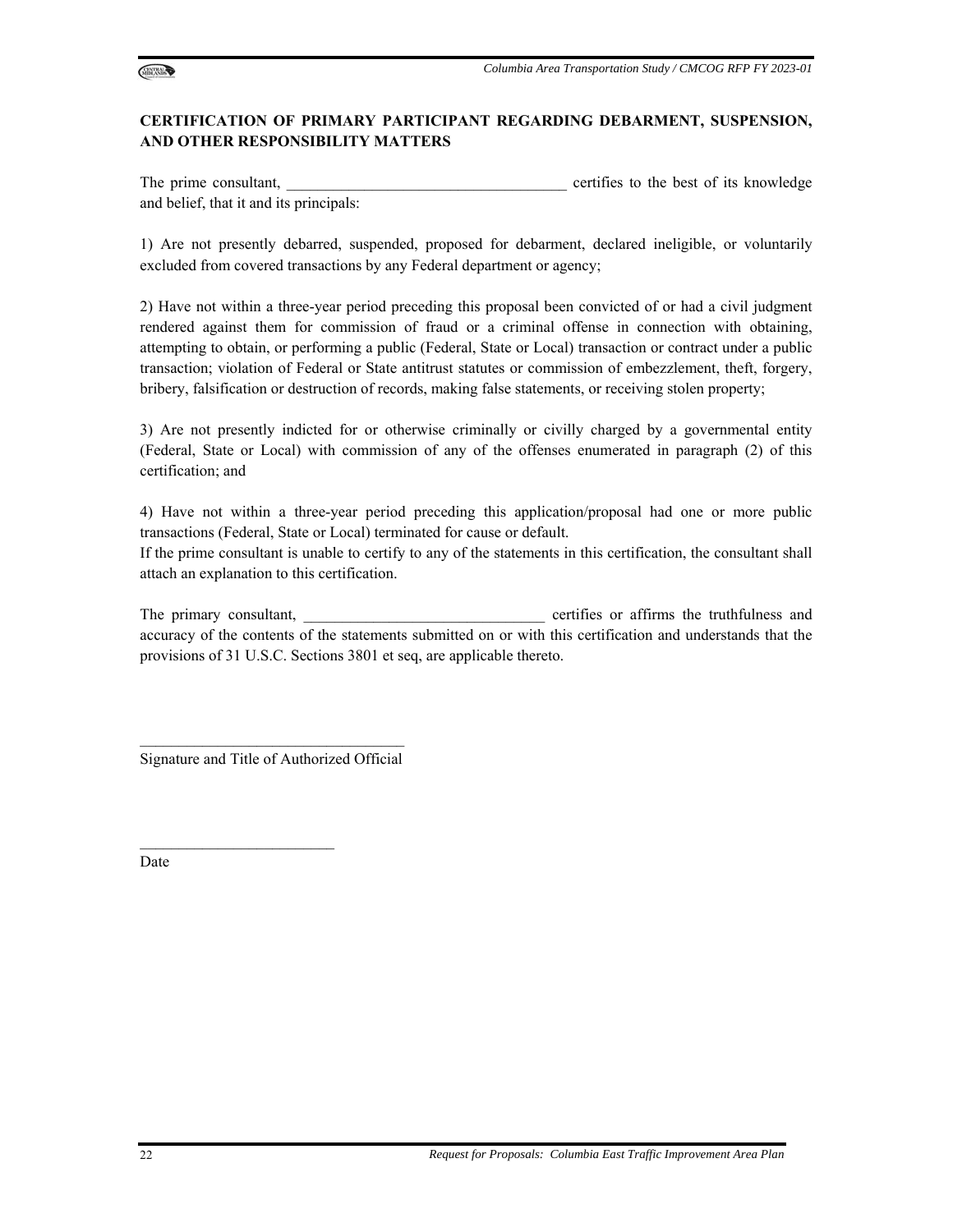

#### **CERTIFICATION OF RESTRICTIONS ON LOBBYING**

The consultant certifies, to the best of its knowledge and belief, that:

1) No Federal appropriated funds have been paid or will be paid, by or on behalf of the undersigned, to any person for influencing or attempting to influence an officer or employee of a Federal department or agency, a Member of the U.S. Congress, an officer or employee of the U.S. Congress, or an employee of a Member of the U.S. Congress in connection with the awarding of any Federal contract, the making of any Federal grant, the making of any Federal loan, the entering into of any cooperative agreement, and the extension, continuation, renewal, amendment, or modification thereof.

2) If any funds other than Federal appropriated funds have been paid or will be paid to any person for making lobbying contacts to an officer or employee of any agency, a Member of Congress, an officer or employee of Congress, or an employee of a Member of Congress in connection with this Federal contract, grant, loan, or cooperative agreement, the undersigned shall complete and submit Standard Form--LLL, "Disclosure Form to Report Lobbying", in accordance with its instructions (as amended by "Government wide Guidance for New Restrictions on Lobbying," 61 Fed. Reg. 1413 (1/19/96). Note: Language in paragraph (2) herein has been modified in accordance with Section 10 of the Lobbying Disclosure Act of 1995 (P.L. 104-65, to be codified at 2 U.S.C. 1601, et seq.)).

3) The undersigned shall require that the language of this certification be included in the award documents for all sub-awards at all tiers (including subcontracts, sub-grants, and contracts under grants, loans, and cooperative agreements) and that all sub-recipients shall certify and disclose accordingly. This certification is a material representation of fact upon which reliance was placed when this transaction was made or entered into. Submission of this certification is a prerequisite for making or entering into this transaction imposed by 31, U.S.C. § 1352 (as amended by the Lobbying Disclosure Act of 1995). Any person who fails to file the required certification shall be subject to a civil penalty of not less than \$10,000 and not more than \$100,000 for each such failure.

THE CONSULTANT, \_\_\_\_\_\_\_\_\_\_\_\_\_\_\_\_\_\_\_\_, CERTIFIES OR AFFIRMS THE TRUTHFULNESS AND ACCURACY OF EACH STATEMENT OF ITS CERTIFICATION AND DISCLOSURE, IF ANY. IN ADDITION, THE CONSULANT UNDERSTANDS AND AGREES THAT THE PROVISIONS OF 31 U.S.C. §§ 3801 ET SEQ. APPLY TO THIS CERTIFICATION AND DISCLOSURE, IF ANY.

Signature of the consultant's Authorized Official

Name and Title of the consultant's Authorized Official

Date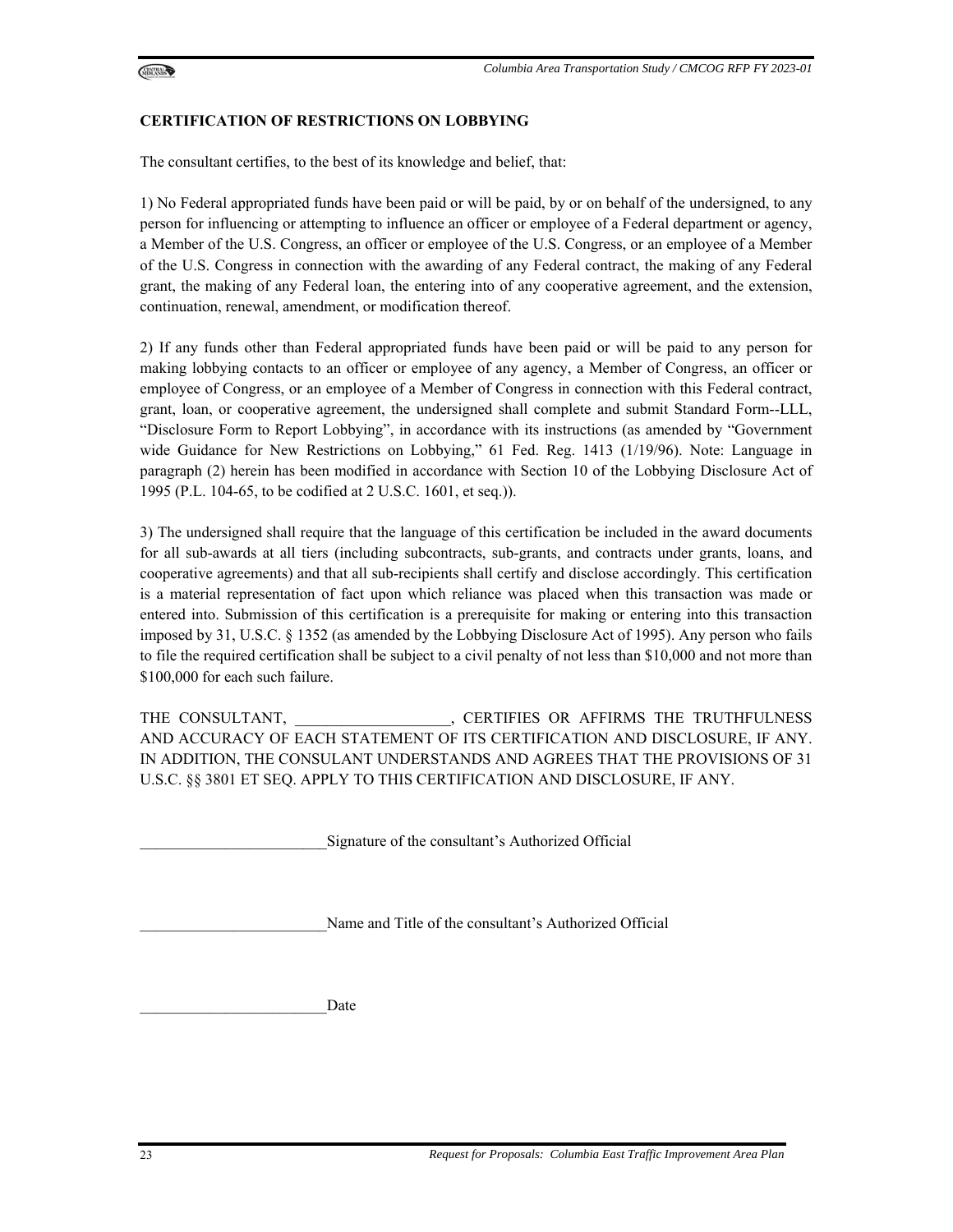

#### **CERTIFICATION OF CONSULTANT**

I hereby certify that I am the duly authorized representative of CONSULTANT and that neither I nor the above CONSULTANT I here represent has:

a) employed or retained for a commission, percentage, brokerage, contingent fee, or other consideration, any firm or person (other than a bona fide employee working solely for me or the above CONSULTANT) to solicit or secure this contract;

b) agreed, as an express or implied condition for obtaining this contract, to employ or retain the services of any firm or person in connection with carrying out the contract, or

c) paid, or agreed to pay, to any firm, organization or person (other than a bona fide employee working solely for me or the above CONSULTANT) any fee, contribution, donation, or consideration of any kind for, or in connection with, procuring or carrying out the contract except as here expressly stated (if any);

d) either directly or indirectly, entered into any agreement, participated in any collusion, or otherwise taken any action, in restraint of free competitive bidding in connection with the submitted proposal. By execution of this Agreement, CONSULTANT certifies CONSULTANT and all sub-consultants, contractors, employees and agents will comply with South Carolina's Ethics, Government Accountability, and Campaign Reform Act of 1991, as amended. The following statutes require special attention: (a) Offering, giving, soliciting, or receiving anything of value to influence action of public employee - §8-13- 790, 8-13-705, 8-13-720; (b) Recovery of kickbacks - §8-13-790, (c) Offering, soliciting, or receiving money for advice or assistance of public official - §8-13-720, (d) Use or disclosure of confidential information - §8-13-725, (e) Persons hired to assist in the preparation of specifications or evaluation of bids - §8-13-1150, (f) Solicitation of state employees - §8-13-755, §8-13-760 and §8-13-725. The state may rescind any contract and recover all amounts expended as a result of any action taken in violation of this provision.

I acknowledge that this certificate is to be furnished to the Department, the Federal Highway Administration, and the U. S. Department of Transportation, and is subject to applicable State and Federal laws, both criminal and civil.

#### CONSULTANT

Name of Consultant

 $\mathbf{By:}$ 

Date:  $\qquad \qquad$  Its: